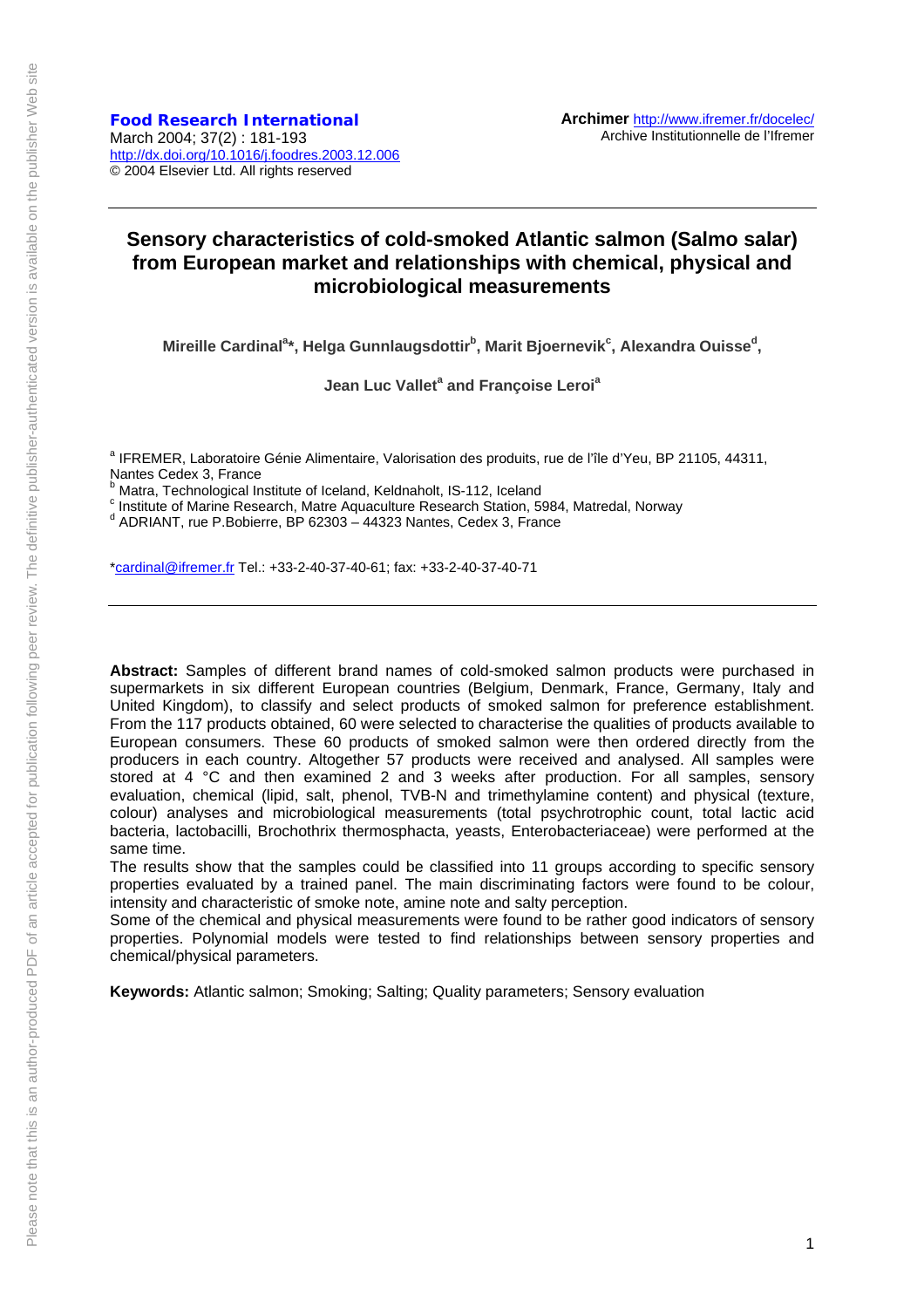# **1. Introduction**

Vacuum packed cold-smoked salmon is a product with wide range of consumption in Europe and thus of considerable economic importance for the seafood market. Among countries that produce smoked salmon, France is in the lead with 19000t, followed by Denmark (15660t), Germany (15100t) and United Kingdom (10250t) (FAO, 2001). Consumption is mainly distributed among France, Germany, United Kingdom, Italy and Belgium.

Smoked salmon is now a product of general consumption and has lost its luxury image. The development of aquaculture in Northern countries is one of the main reasons contributing to this new status of the product and its wide distribution on the market.

Many studies have been carried out in aquaculture to understand, to control and to optimise salmon growth parameters as well as the main factors involved in the quality of the flesh. A lot of works has been conducted on the onset of the rigor (Berg, Erikson, & Nordtvedt, 1997), the gaping phenomenon (Andersen, Stromsnes, Steinsholt & Thomassen, 1994; Skjervold, Fjaera, Ostby, & Einen, 2001), the flesh colour (Sheehan, O'Connor, Sheehy, Buckley & FitzGerald, 1998), the fish lipid content (Aursand, Bleivik, Rainuzzo, Jorgensen & Morhr, 1994; Hillestad, Austreng, & Johnsen, 1995; Lie, 2001; Robb, Kestin, Warriss & Nute, 2002), the slaughtering techniques (Roth, Moeller, Veland, Imsland & Slinde, 2002; Sheehan, O'Connor, Sheehy, Buckley & FitzGerald, 1996) as well as the processing conditions of the raw material as pre or post rigor filleting effect (Skjervold, Fjaera, Ostby, Isaksson, Einen & Taylor, 2001; Skjervold, Rora, Fjaera, Vegusdal, Vorre, & Einen, 2001; Einen, Guerin, Fjaera & Skjervold, 2002). Among these factors, the tailoring of fish fat content is of considerable interest and various studies have followed the effect of a modification of the fish diet on flesh quality (Arzel, Lopez, Métailler, Stéphan, Viau &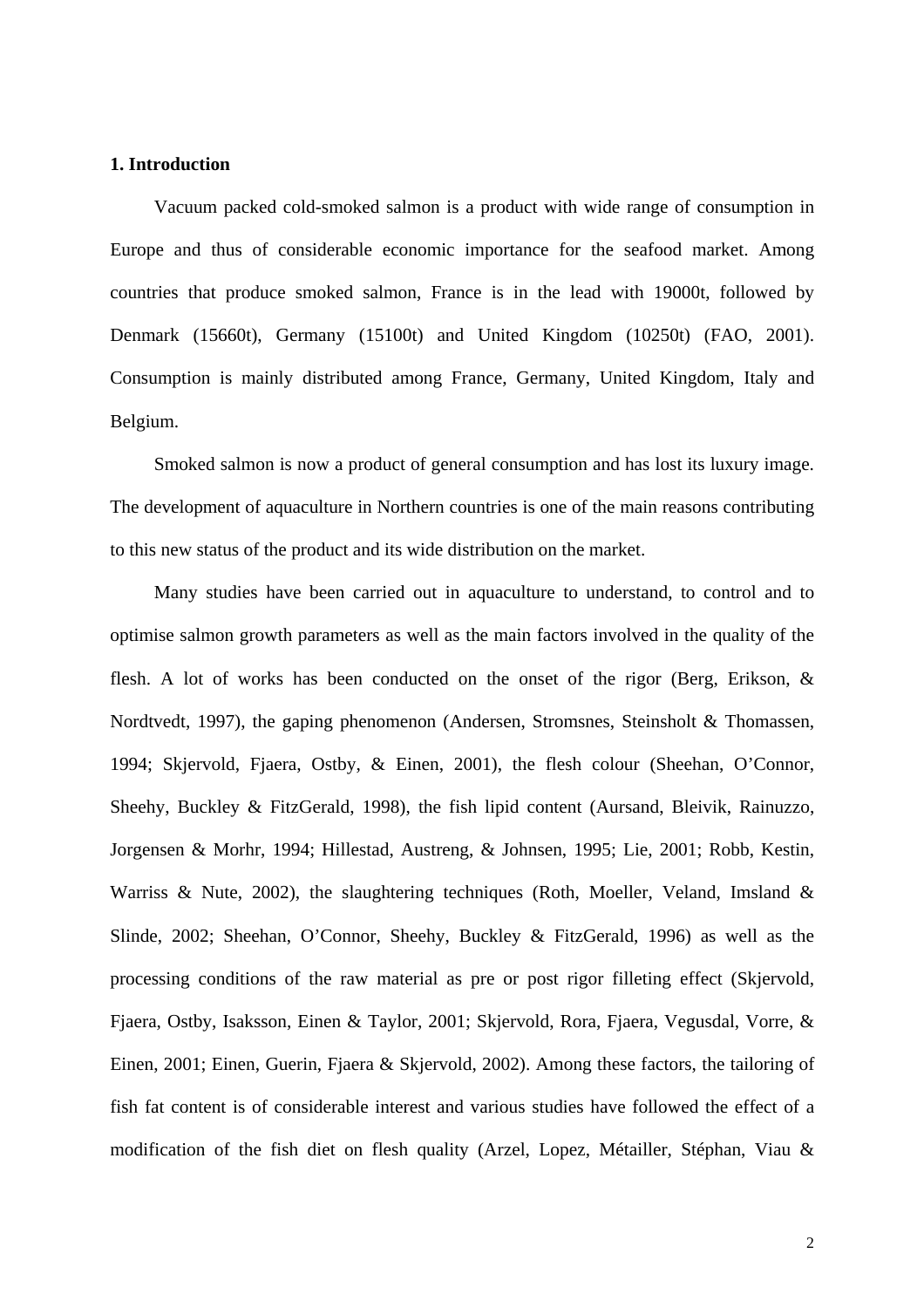Gandemer, 1994; Regost, Arzel, Cardinal, Laroche, & Kaushik 2001, Sérot, Régost & Arzel, 2002, Nordgarden, Hemre, & Hansen, 2002, Turchini et al. 2003; Rora, Regost & Lampe, 2003). Replacement of fish oils by vegetable oils during the growth has been tested in order to identify how to maintain a good growth rate while controlling the lipid content of the flesh and managing the available lipid sources (Grisdale-Helland et al., 2002).

At the same time, processors of smoked salmon have made efforts to adapt their production parameters to this raw material in order to respect the market demand and to satisfy their requirement for profit. The choice of the processes used (salting techniques, drying and smoking procedures, type of equipment) is large and for each step of the process, the choice of control parameters such as time of salting, concentration of brine or smoking temperature allows specific finished product characteristics to be reached (Chan, Toledo & Deng, 1975; Cardinal, Berdagué, Dinel, Knockaert, & Vallet, 1997; Indrasena, Hansen & Gill, 2000). The knowledge of raw material characteristics is an important factor to control in order to obtain the required product quality and many studies have shown their effect on final characteristics and yield (Beltran & Moral, 1991; Rora, Kvale, Morkore, Rorvik, Steien & Thomassen, 1998; Cardinal et al., 2001).

The wide range of raw salmon characteristics as well as the many salting and smoking techniques used by different processors gives rise to a wide range of smoked salmon characteristics available on the market. All year round there is a wide selection of products available to consumers. However, consumers have great difficulties in identifying criteria in order to be able to choose a product according to their preference. Often, the only information available which can help consumers to make their selection are the appearance (e.g. the colour) of the product, the brand name, processing references e.g. dry salting, the shelf life of the product and of course the price. Recent French market surveys on smoked salmon products, published by consumer review point out a general decrease of quality of smoked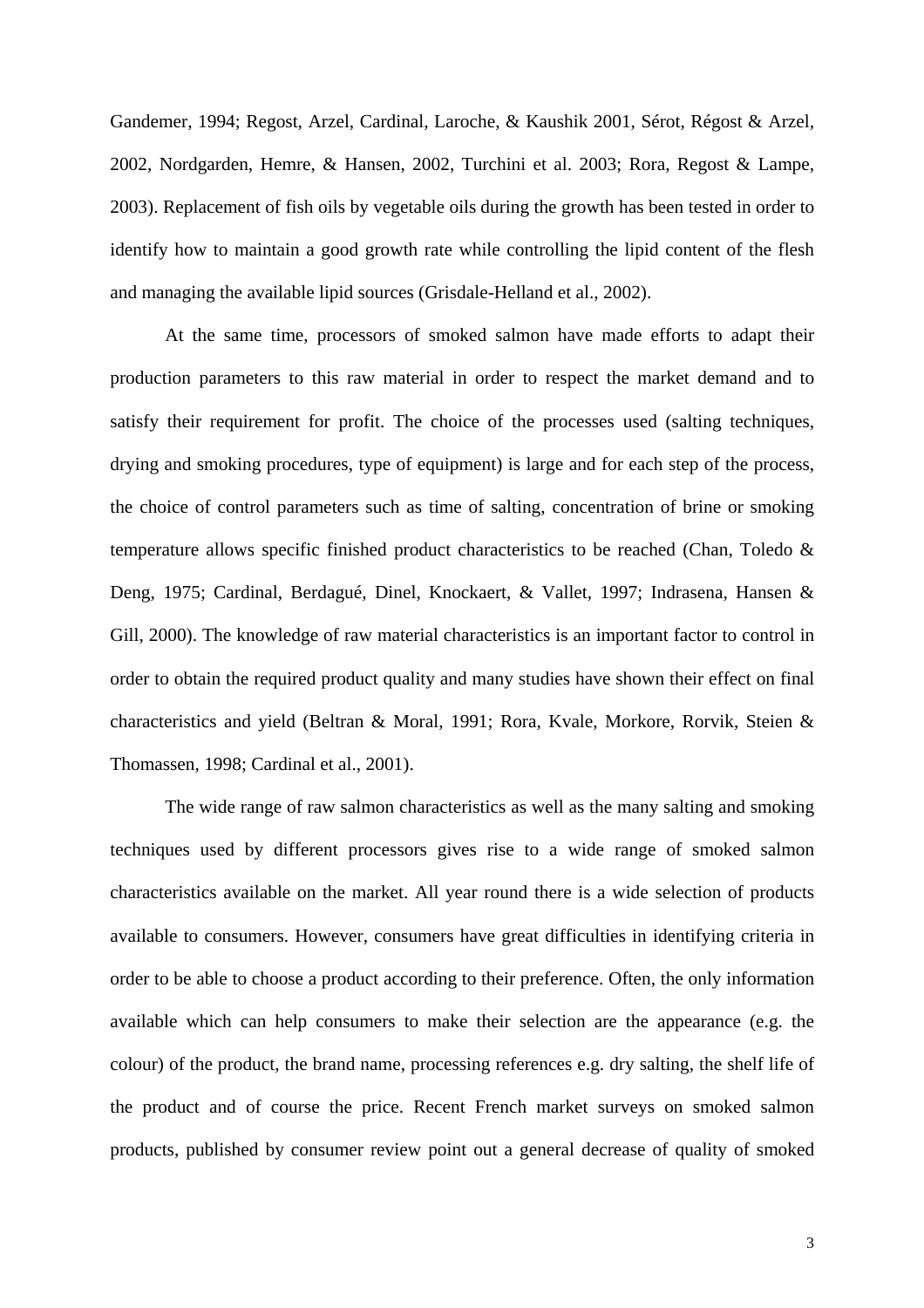salmon on the market (Maleysson & Bonneff, 2001; anonymous, 2002). The main criticisms on the quality of the product refer to the appearance, the texture related to fat content, the level of salt and the taste. A study performed on the Italian market reveals that the hygienic quality of the smoked salmon is poor at the expiry date (Vergara, Di Pinto, Losito & Tantillo, 2001)

The purpose of the present study was to describe the smoked salmon characteristics sold on the European market by sensory evaluation, physical measurements (colour, expressible liquid), chemical analyses (lipid content, salt and phenol level, TVB-N and TMA content) and microbiological analyses (total flora, lactic flora or other specific groups) in order to get an objective overview of the quality of the smoked salmon. The aim of the study was also to evaluate whether it was possible to classify the products according to their sensory properties and to identify whether there was any relationship between sensory characteristics and the chemical/physical parameters.

# **2. Materials and Methods**

#### **2.1 Materials**

#### **2.1.1 Sampling in supermarkets**

Samples of commercial smoked salmon products were collected in six countries, France, Germany, United Kingdom, Italy, Belgium and Denmark. In the first five countries, large quantities of smoked salmon are consumed, while Denmark is on the forefront of smoked salmon production. It was decided to collect all products available in supermarkets in one or two towns in each country. Supermarkets were chosen as source of sampling because consumers generally purchase cold-smoked salmon there.

Samples of sliced vacuum packed cold-smoked salmon (*Salmo salar*) were purchased during January and February 2001, sent to IFREMER laboratory in refrigerated truck for a first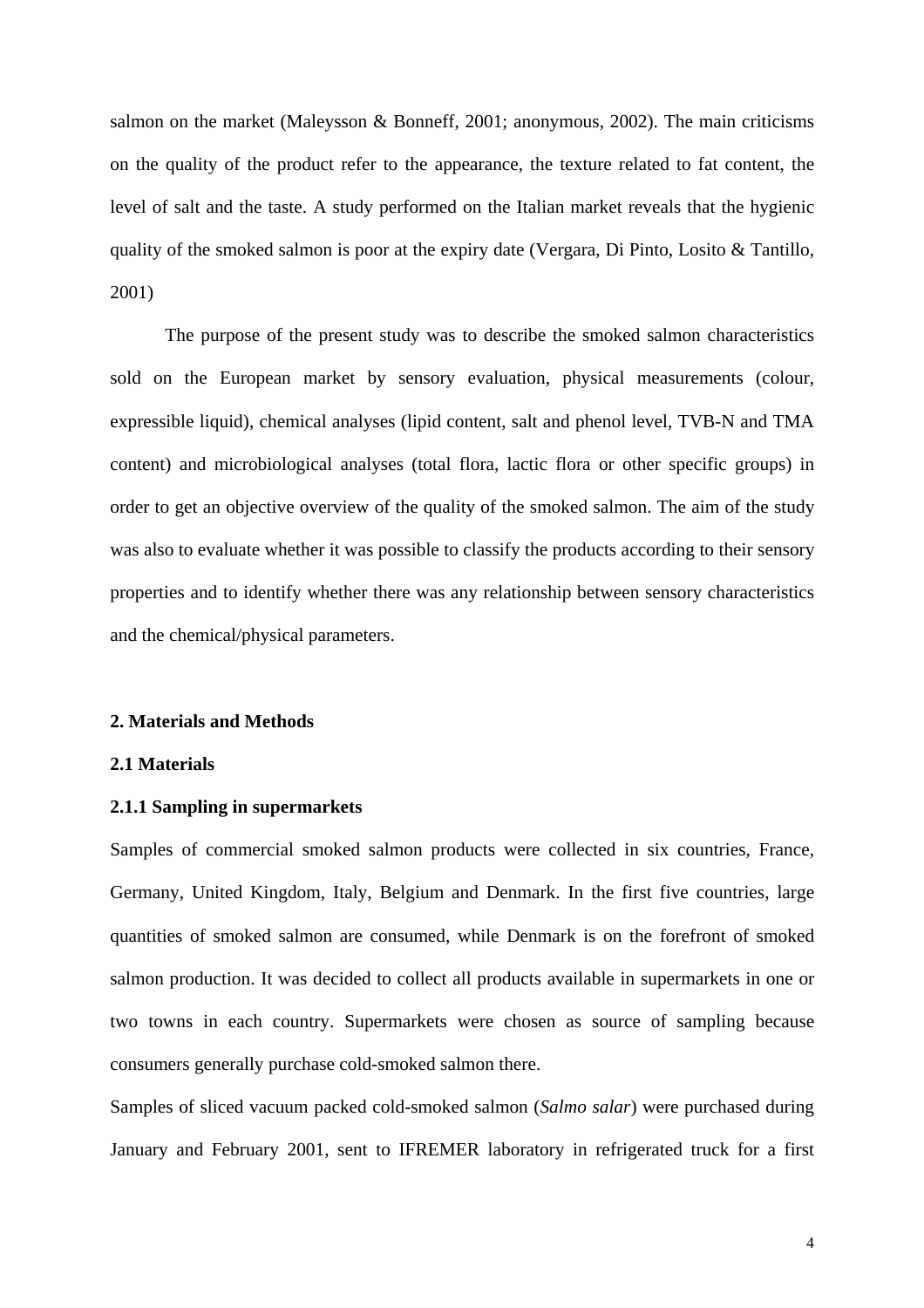screening in order to choose a sub set of 60 samples covering the product variability available on the market in these six countries. In total, 117 products were received: 13 samples from Belgium (5 of these were produced in France and 2 in Germany), 58 samples from France (5 of these were produced in UK and 2 in Germany), 4 samples from Denmark, 14 samples from Germany (1 of them produced in Denmark), 22 samples from United Kingdom and 6 samples from Italy (2 of them produced in Denmark). Altogether the sampling corresponded to 4 producers in Belgium, 6 in Denmark, 12 in France, 6 in Germany, 2 in Italy and 9 in the United Kingdom.

A sensory description test was performed on each product by a panel consisting of 5 people with a large experience in tasting smoked salmon. The following criteria were used: odour, appearance, flavour and texture. Each panellist described the main characteristics of the products as well as the intensity of perception. All the samples were evaluated in 9 sessions where 10 to 15 products were assessed. After an individual evaluation of each product, a discussion allowed panellists descriptions to be compared and samples were gathered in class according to their common characteristics. Finally, this screening allowed products to be sorted out and 60 products were selected. These products represented the span of smoked salmon sensory properties available to European consumer today.

# **2.1.2 Sampling in Industry**

These 60 samples of smoked salmon were then ordered directly from the producers in each country. This was done in order to control our experimental design according to the shelf life of the product. All the samples were vacuum packed and evaluated after two (T2) and three weeks (T3) of storage at +4°C in order to include the effect of the shelf life in the study and to simulate the habits of consumer consumption for this product. Altogether 57 out of 60 products were received and analysed. Among these 57 products, 6 originated from Belgium, 7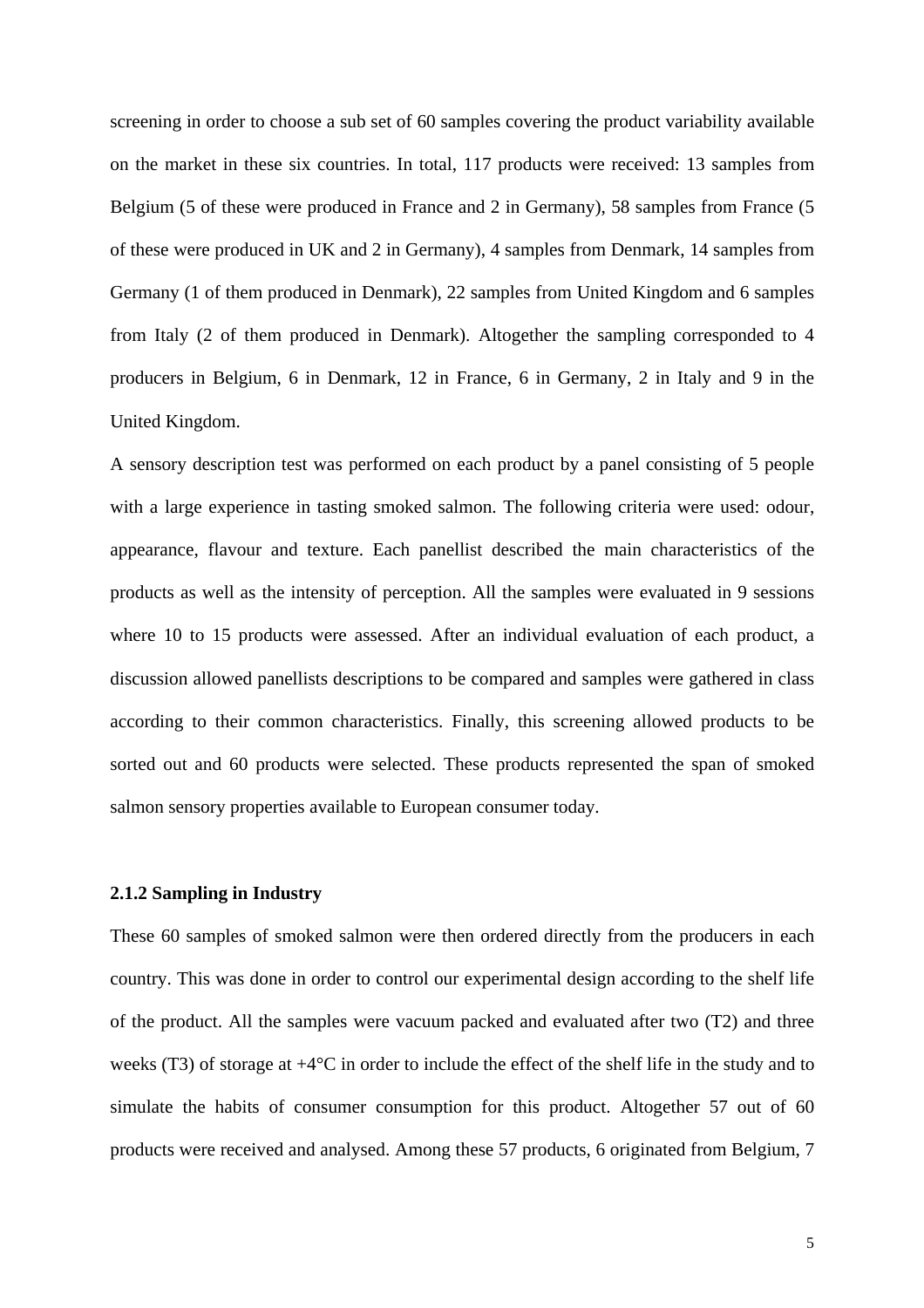from Denmark, 21 from France, 6 from Germany, 4 from Italy and 13 from the United Kingdom.

# **2.2 Methods**

#### **2.2.1. Sensory evaluation**

A descriptive test with conventional profiling (Stone & Sidel, 1985) was carried out to evaluate the sensory characteristics of smoked salmon. All 57 samples were scored by twentyfour panellists belonging to the IFREMER staff and trained on sensory descriptors for smoked salmon. The descriptors related to the appearance, odour, flavour and texture of smoked salmon slices were : odour: global intensity, wood fire, cold ashes, bacon, tuna, raw salmon, herring, rancid, amine, rubber; appearance: pink colour, orange colour, homogeneity of colour; tearing of the slices (brittleness), translucent appearance, fatty aspect, white stripes; flavour: global intensity, wood fire, cold ashes, bacon, raw salmon, herring, rancid, salty taste, sour, amine, rubber; and texture: firmness, crunchy texture, melting texture, fatty texture, pasty texture.

An experimental design was constructed in order to balance various parameters, the characteristics of products presented within a session (it was decided to present samples that had previously identified as samples belonging to different groups at the same session), the country of origin of the product and the remaining shelf life i.e. a balance between T2 and T3 was decided. Four smoked salmon samples were presented in each session. Thirty-one sessions were necessary to test all the products.

According to the package weight (100g or 200g), seven to fourteen packages from each sample were necessary to give one slice to each panellist. All samples were stored at  $+4^{\circ}C$ until sensory analysis was performed. The day of sensory analysis, the packages of smoked salmon were opened and kept open for 15 minutes at ambient temperature, after that each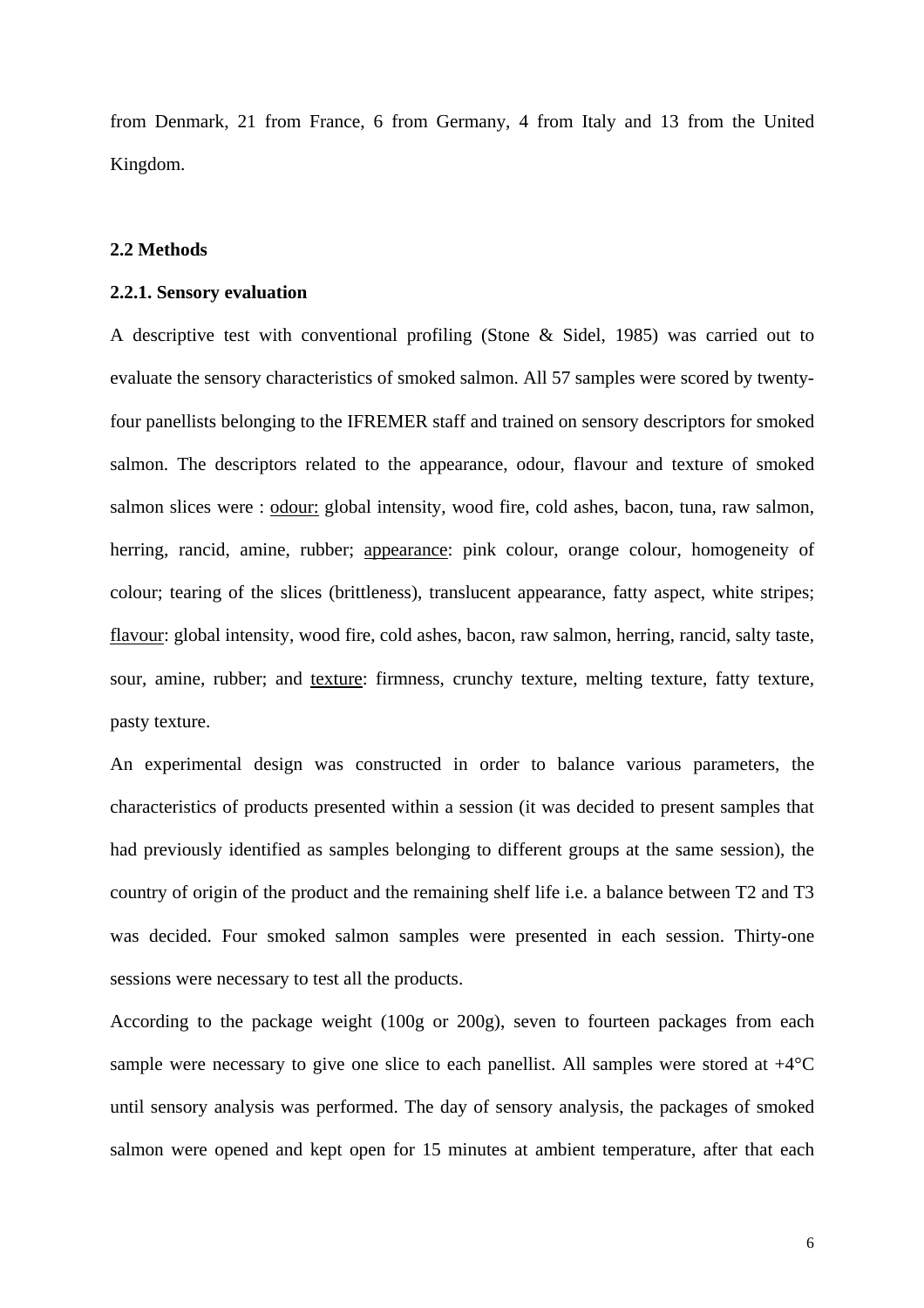slice was individually repacked in aluminium foil. Sessions were performed in individual partitioned booths equipped with a computerised system (Fizz system, Biosystèmes, Dijon, France). These conditions were conducive to concentration and avoided communication between assessors and disturbance by external factors (NF V-09-105, 1995). Panellists rated the sensory attributes on a continuous unstructured line scale from low intensity (0) to high intensity (10). Products were assigned 3-digit numbers, randomised and served simultaneously. Mineral water and bread were proposed between samples.

### **2.2.2. Microbiological analyses**

When sensory evaluation was carried out, three packages per sample were opened and a 30 g portion of each bag, representing all the slices, was stomached in 120 ml chilled diluents (0.85% NaCl and 0.1% peptone) for two min in a stomacher 400 (Lab. Blender, London, UK). After 30 min at room temperature for resuscitation, 10 ml of the three homogenates were pooled together to constitute the "mother" solution. Spread plates of modified Long and Hammer's medium (LH, van Spreekens 1974) incubated at 15°C for 5 days were used to determine the Total psychrotrophic count (TPC). Total lactic acid bacteria (LAB) were enumerated on spread plates of Nitrite Actidione Polymyxin agar (NAP, Davidson and Cronin 1973) at pH 6.8 and lactobacilli on Rogosa agar (ROG, Biokar, Beauvais, France) at pH 5.5 as suggested by Leroi et al. (2000). NAP and ROG plates were incubated at 20°C in anaerobic conditions (Anaerocult A, Merck, Darmstadt, Germany). Yeasts were enumerated on Oxytetracycline Glucose Agar (OGA) made with OGA base (Biokar) and 0.01% oxytetracycline (Oxoid, Basingstoke, England). Enterobacteriaceae counts were determined in pour plates of CASO agar (Merck) overlaid by Violet Red Bile Glucose agar (Oxoid), incubated at 30°C for 2 days. Assuming that non-typical colonies could also belong to the Enterobacteriaceae family (unpublished data), all the colonies growing in the plate were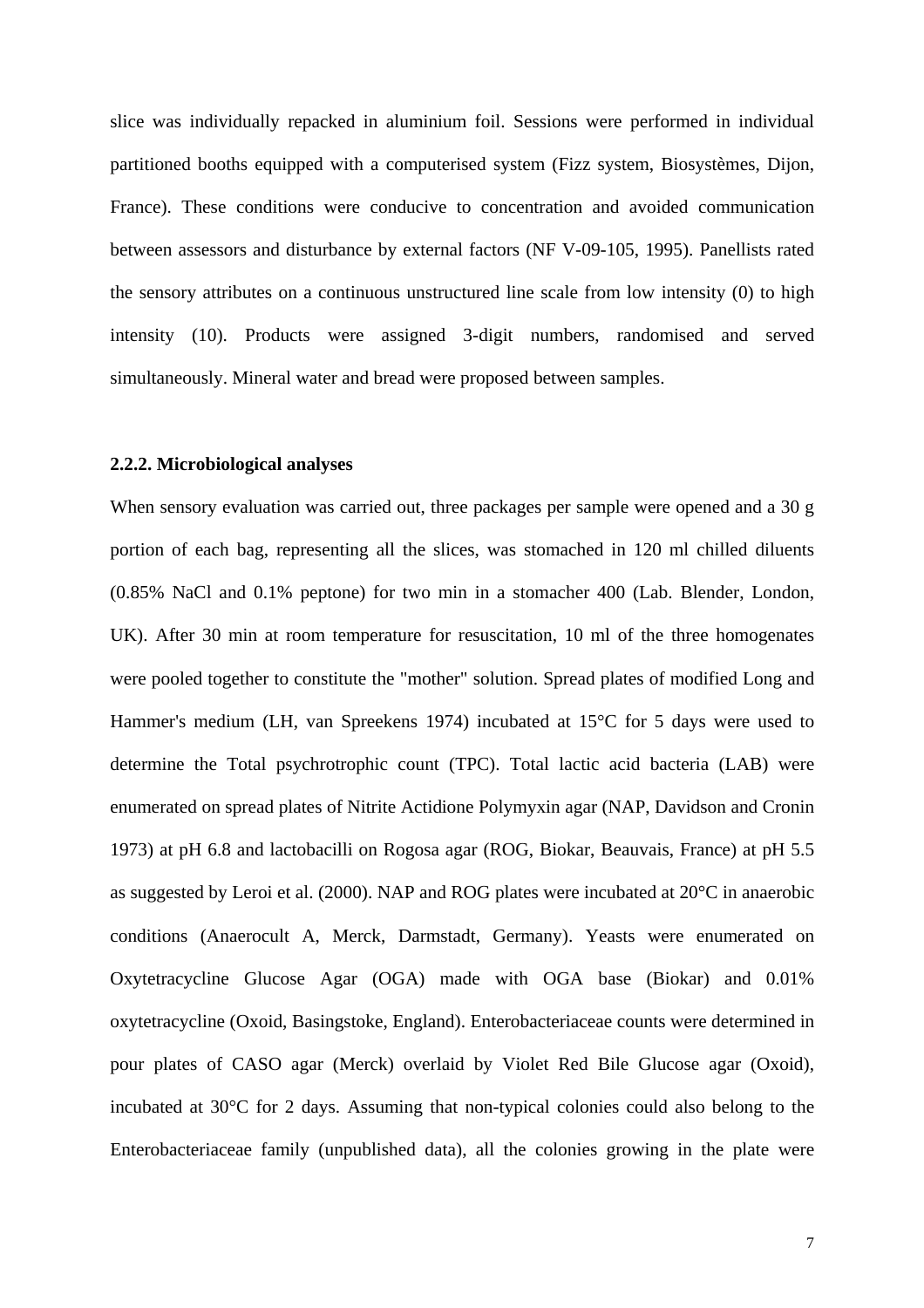enumerated. B. *thermosphacta* was enumerated on spread plates of STAA (Gardner 1966) (2% peptone, 0.2% yeast extract, 0.1% KH2PO4, 0.1% MgSO4 7H2O, 1.5% glycerol, 1.3% agar, 0.05% streptomycin, 0.005% cycloheximide and 0.005% thallium acetate) incubated at 20°C, after confirming the Gram, catalase and oxidase reactions of the colonies.

#### **2.2.3. Chemical analyses**

The remaining flesh in the 3 packages opened for microbiological analysis was homogenized in a Warring Blender. The flesh was diluted fives times with distilled water and measured using a pH meter, Mettler 320 (Mettler-Toledo, England). The total volatile basic nitrogen (TVBN) and trimethylamine (TMA) were measured in duplicate using the Conway microdiffusion method (Conway and Byrne, 1933).

Dry matter content was analysed by oven drying 10 g of smoked salmon at 103°C until a constant weight was reached. Total fat content was determined by hexane extraction, and salt content was measured with a Chloride Analyser 926 (Corning, Halstead, England) and expressed in g 100  $g^{-1}$  of flesh (wt/wt). For total phenols quantification, 4 g were homogenized with 50 ml ethanol (95%) for 1 min using a blender (Ultraturax, GmbH, Dottingen, Germany). After centrifugation (2500g, 10 min), 5 ml supernatant was put in a decantation flask and energetically mixed with 30 ml distilled water and 0.6 ml of a 2% phenyl-2,3-dimethyl-4-amino-5-pyrazolone solution (Merck, Darmstadt, Germany). 2 ml of 2N ammonia solution were added and the mixture homogenized manually. This procedure was then repeated with 2 ml of 2% potassium hexacyanoferrate solution (Prolabo, Fontenay sous bois, France). The mixture was then left to stand for 5 min before adding 10 ml chloroform and mixing energetically for 15 min with a stirring machine. After decantation, the chloroform phase was filtered through a Durieux filter (n°126) containing 3 g of anhydrous sodium sulphate. Optical density was read at 455 nm on a spectrophotometer and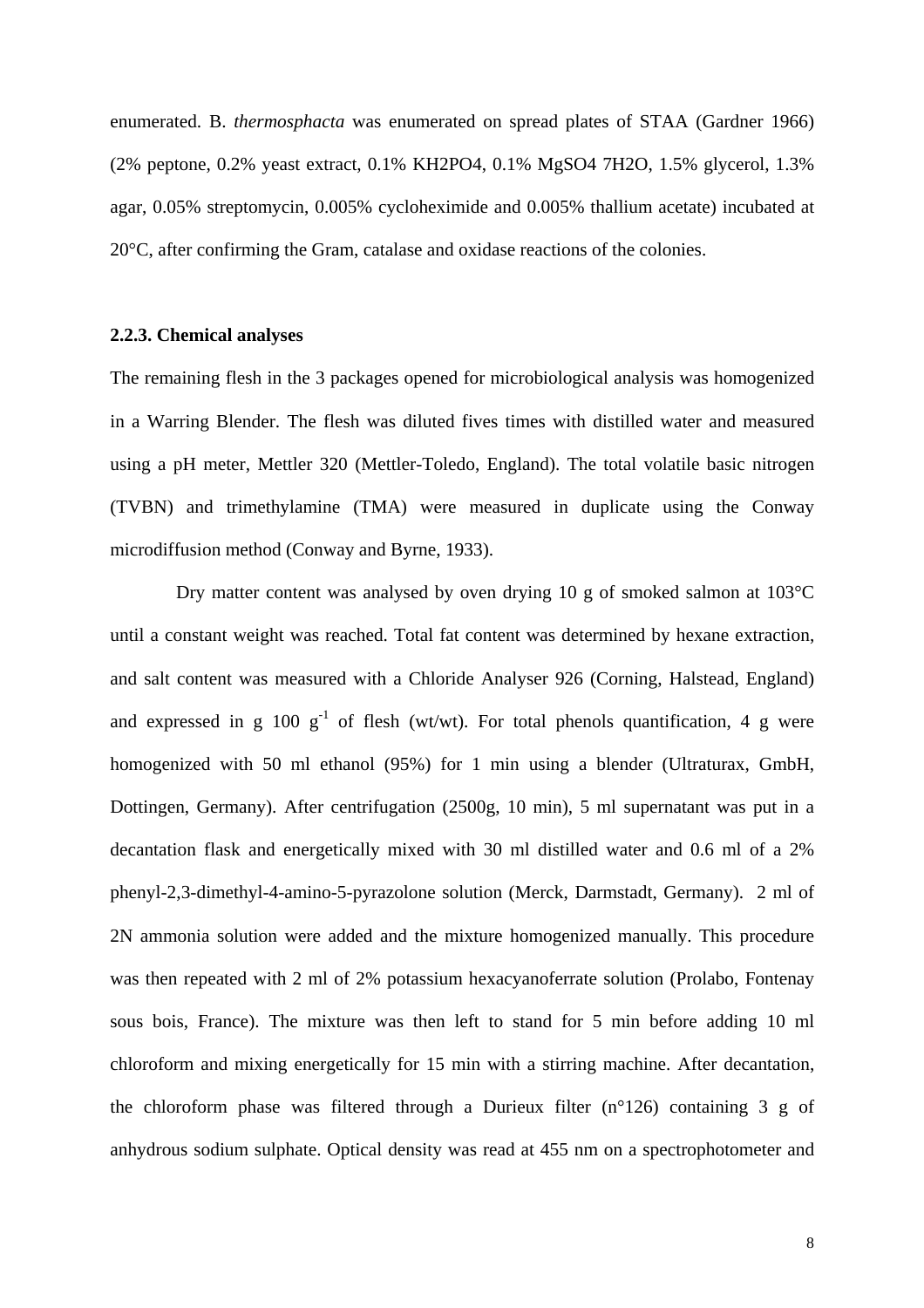compared to a standard curve established with a serially diluted 1 mg/l standard phenol solution (Prolabo, Fontenay sous bois, France).

# **2.2.4. Colour measurement**

Colour was determined from two packages of each sample, using a Hunterlab Miniscan/EX instrument with a D65 light source and a 10° observer (Hunter Associates Laboratory Inc., Reston, USA) calibrated to black and white standards. The tristimulus  $L^*$ ,  $a^*$ ,  $b^*$ measurement mode was used as this relates to human eye response to colour. The L\* variable represents lightness ( $L^* = 0$  for black,  $L^* = 100$  for white), while the a<sup>\*</sup> scale represents the red/green dimension, with positive values for red and negative ones for green. The b\* scale represents the yellow/blue dimension, with positive values for yellow and negative ones for blue (Hunter & Harold, 1987). Colour was measured on three different spots in each package Results are shown as the mean of these measurements.

# **2.2.5. Expressible liquid**

The expressible liquid gives an indication of the water holding and textural properties of the smoked salmon slices. This measurement was thus considered as a possible method to evaluate liquid leakage from smoked salmon, which is identified as an important quality problem in some products on the market. It was measured as the quantity of water squeezed from smoked samples upon compression. Measurements were performed using a Texture Analyser TA.XT2® (Stable Micro Systems, Haslemere, Surrey, UK) by a flat ended probe, 100 mm in diameter, at 50% deformation according to Lee and Chung (1989) and LeBlanc and LeBlanc (1992) with some modifications. Three packages of smoked salmon were used and 15 replicates for each product were compressed between layers of weighed Whatman filter papers no. 4. The speed of the probe was  $0.8 \text{ mm} \text{ sec}^{-1}$ . After compression the samples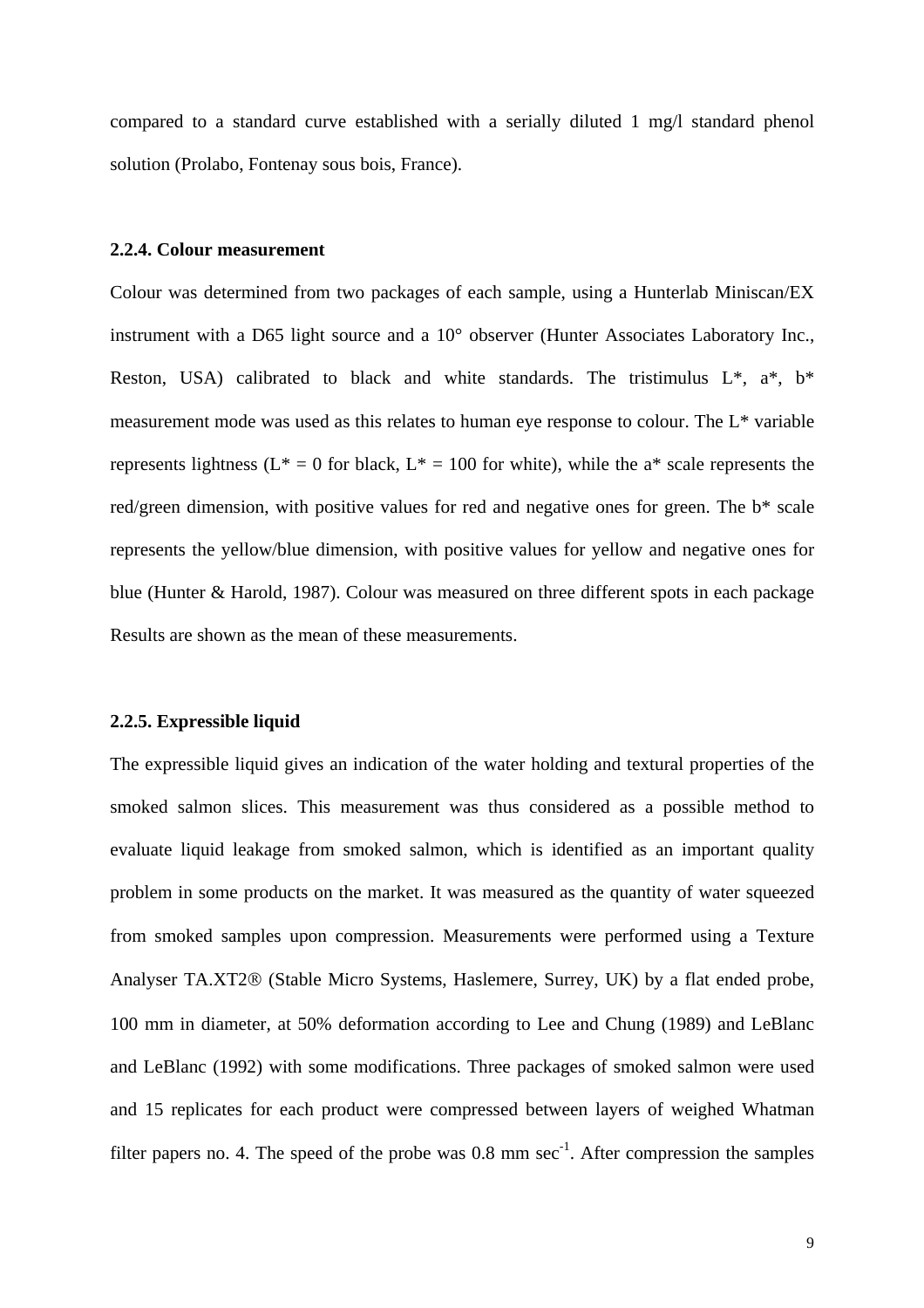were removed and the filter papers were reweighed. The expressible liquid was calculated on the basis of the fluid absorbed by the filter paper compared to the sample weight. This measurement includes water and fat release.

#### **2.2.6. Statistical analysis**

Summary statistics (mean, standard deviation, minimum, maximum), analysis of variance and Duncan's multiple range test were performed using Statgraphics Plus 3.1 software (Sigma Plus, Paris, France). The significant statistical level was set at  $p < 0.05$ . Multivariate data processing was performed with Uniwin Plus 3.02 software (Sigma Plus, Paris, France). Principal component analysis (PCA) without standardization was performed on the means of the sensory scores and cold-smoked salmon samples were clustered using the Ward's hierarchical clustering method with the Euclidean distance calculated with the projection of the sensory attributes on the first four principal components of the PCA. When multiple linear regression model were calculated, the adjusted R-squared, taking into account the numbers of independent variables, was given to show the part of explanation of the variability with the model.

#### **3. Results-Discussion**

#### **3.1. Samples shelf life**

Samples of smoked salmon were ordered directly from the producers in each country with a request of manufacturing the product on a predetermined date. It was not always possible for the producers to manage the date of production according to the chosen experimental design and in many cases the exact date of smoking was unknown. The only information available was the declared expiry date (use by date) on the package. Therefore the number of days between the date of analysis and the use by date of the product was used to compare the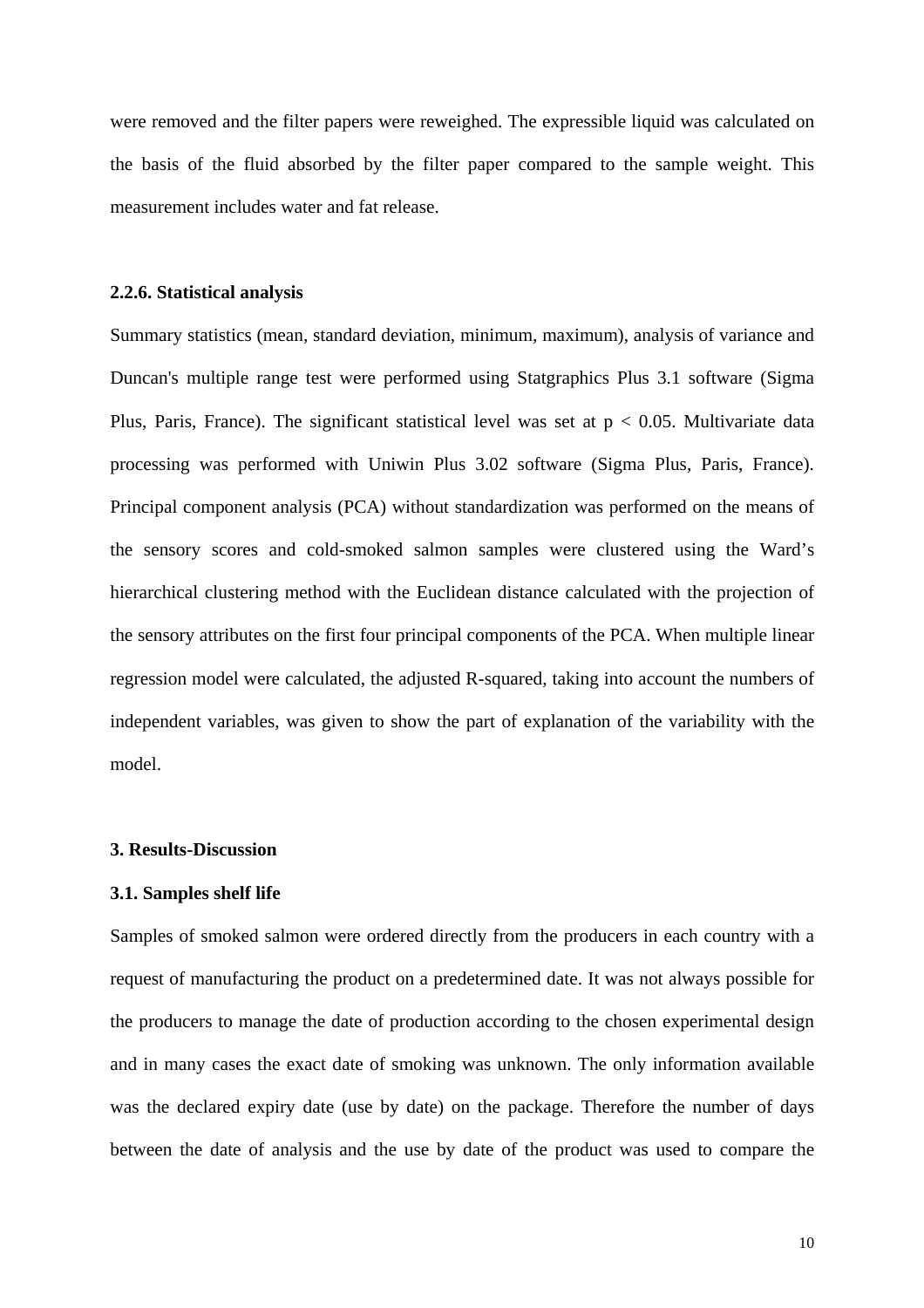samples, this we call the remaining time (RT). Table 1 shows a large variation of this remaining time from one sample to another. Products analysed two weeks after processing had a mean of 11 days remaining before the use by date. Table 1 reveals that for all samples evaluated, the remaining time varied from 43 remaining days to 11 days past the use by date. This large distribution is a consequence of the difference of shelf life of the products evaluated. The shelf life of commercial smoked salmon apparently depends on which country (market) the products are available. A shelf life between 21 and 30 days is common in France and Belgium, while a shelf life of 14 days is frequent in Germany, United Kingdom and Denmark. In contrast to these countries, the shelf life of products sold on the Italian market is 60 days or more. In our experiment, we were sometimes forced to suppress the second sensory analysis point after three weeks of storage, as, some products were past the use by date and/or because chemical, microbiological and sensorial quality indicated spoilage.

#### **3.2. Chemical and physical results**

## **Water and lipid content**

Table 1 gives the main characteristics of the 57 samples analysed two (T2) and three (T3) weeks after processing. As expected an inverse linear relationship between the water and lipid content was observed ( $R^2 = 0.78$ ); the mean water content was 62.9%  $\pm$  2.8 (w/w) and the lipid content  $10.4\% \pm 3.3$  (w/w). It is likely that the minimum and maximum values for the water content i.e. 56.1% and 70.1% are linked to the salting process (dry and injection salting). The fillet fat level is also an important factor for salt diffusion and water loss during salting, this is especially true for the dry salting technique. For the lipid content, a significant difference was observed between the samples according to the origin of the salmon. Salmon from Norway gives the highest fat content in finished product ( $n = 56$ , 28 products and 2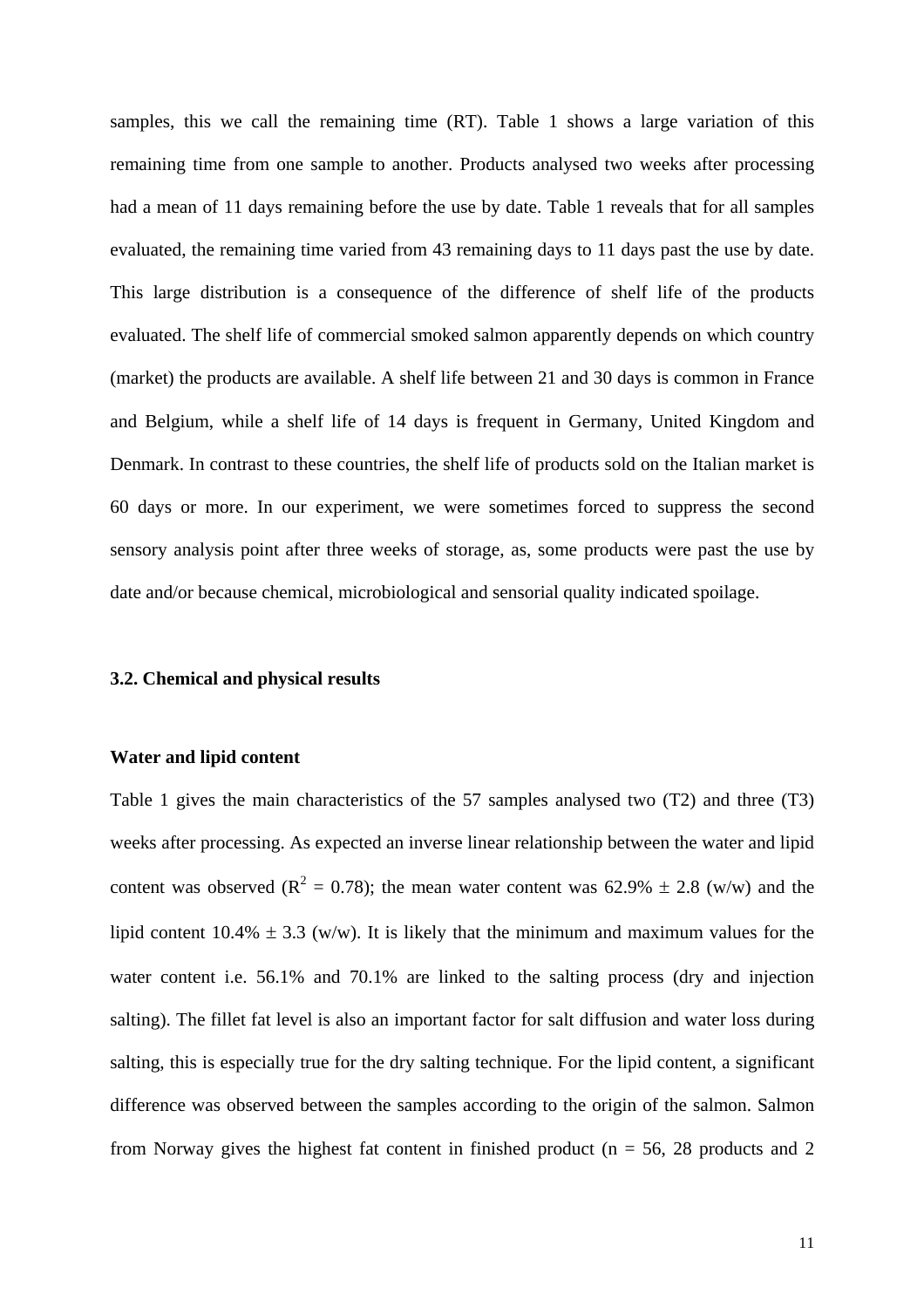analyses) with 11.4%. Cold-smoked salmon from Irish salmon or Scottish salmon reach fat content values of 9.9% ( $n = 10$ , 5 products) and 9.3% ( $n = 48$ , 24 products) respectively.

#### **Salt and phenol content**

Table 1 reveals that the products have an average salt content of  $3.1 \pm 0.6\%$  (w/w) with a large distribution of values. Some samples received a light treatment, less than 2.0% (w/w) while for a few samples as much as  $4-5\%$  (w/w) was applied. The salt content is significantly different depending on the country of production. Table 1 shows that products from Belgium and United Kingdom have a lower salt content compared to products originating from the other four countries.

The phenol content is fairly low in all samples with an average of 0.6 mg  $100g^{-1}$  (Table 1). However, some products had a high level of phenol (up to 2 mg  $100g^{-1}$ ) which suggests that an intense smoking process has been applied. The highest phenol level were observed in German, British, and Danish products. For samples from Great Britain, a larger variation in the phenol content values was observed, from 0.14 to 1.81 mg  $100g^{-1}$ . Different reasons can explain these large distribution of values, the kind of smoke production (autocombustion, friction, liquid smoke), the type of smokehouse used with open or closed air conditioning and the applied smoking time (Chan et al.,1975; Cardinal et al.,1997; Cardinal et al, 2001; Sérot, Baron, Knockaert & Vallet, 2003).

## **Chemical criteria of spoilage**

The mean values for TVB-N and TMA were 22.4 mg-N  $100g^{-1}$  and 4.7 mg-N  $100g^{-1}$ , respectively (Table 1). Concentrations ranged from 14 to 46 mg-N  $100g^{-1}$  for TVB-N and from 0 to 19 mg-N  $100g^{-1}$  for TMA which indicate different stages of spoilage among the samples. Previous studies (Truelstrup Hansen, Gill & Huss, 1995; Leroi, Joffraud &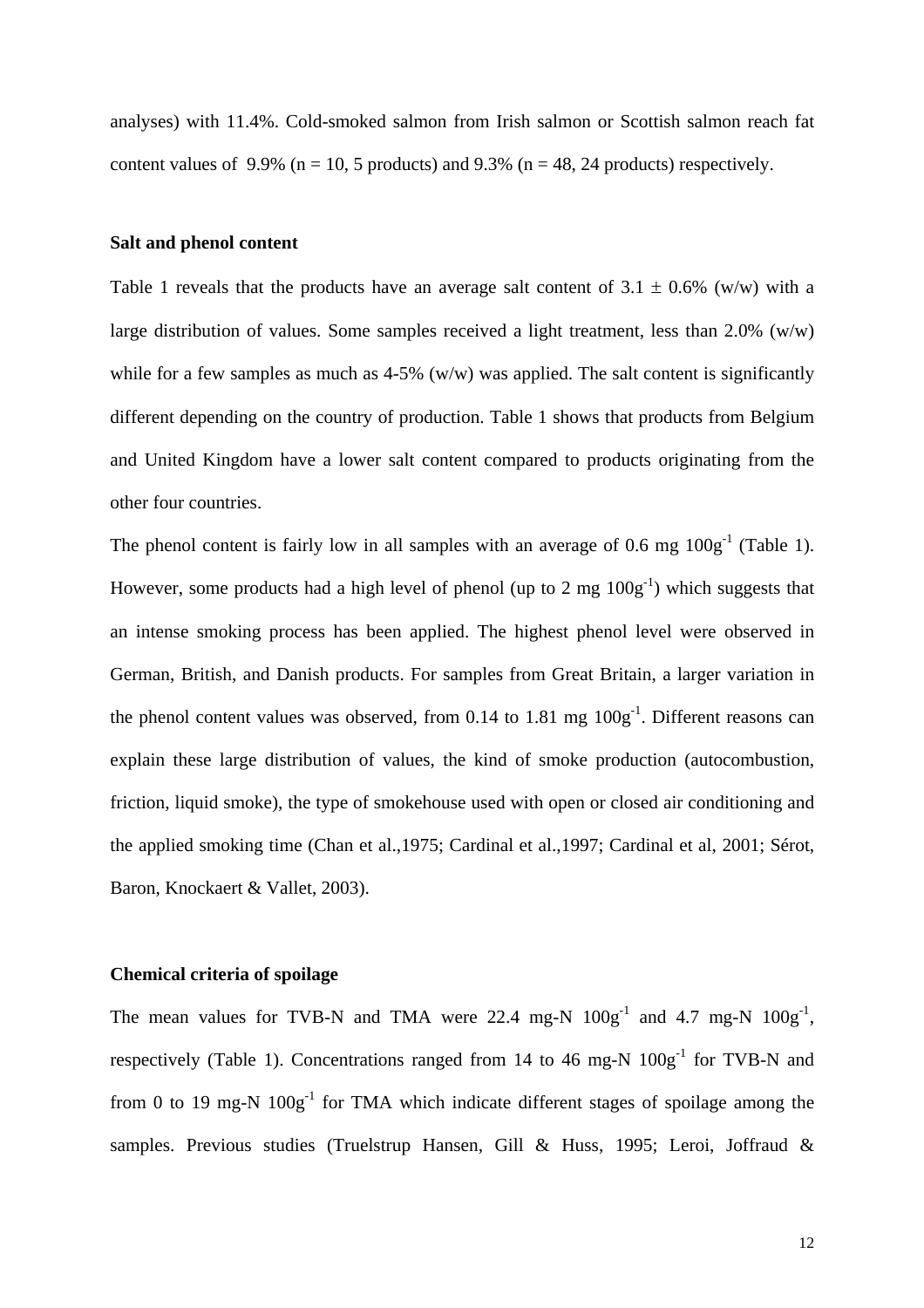Chevalier, 2000) have shown the evolution of these indicators during storage of samples and the relation to the applied treatment (i.e. salt level and storage temperature). Results obtained by Leroi et al.(2001) showed that, depending on the level of lactobacilli, samples with TVB-N concentration of 30 mg-N 100  $g^{-1}$  were considered spoiled by a group of panellists. The high TVB-N and TMA values observed in our study are a strong indicator for poor preservation quality of some of the cold-smoked salmon evaluated. The comparison of these indicators at T2 and T3 does not show a real effect of storage time. Indeed the mean values for TVB-N increase from 21.2 –to 23.5 mg-N 100  $g^{-1}$  and those of TMA from 4.1 to 5.2 mg-N 100 $g^{-1}$ . The main reason for this low increase is that most of the samples were stable regarding these indicators. Either they did not show any sign of spoilage (TVB-N value  $<$  20 mg-N 100 g<sup>-1</sup>) at T2 and T3 or they are already spoiled (TVB-N  $> 25-30$  mg-N 100 g<sup>-1</sup>). Only 19% of the samples (i.e. 11 out of the 57) increased hardly in TVB-N and TMA values. Values for pH were quite stable for all products ranging from 5.77 to 6.37 (results not shown).

# **Expressible Liquid**

The expressible liquid gives an indication of the water holding and textural properties of the smoked salmon slices. The measurements of expressible liquid show a mean value of 7.7% with a minimum and a maximum ranging from 5.1 to 12.7%. It is likely that the salting method has an effect on the expressible moisture. When the injection salting technique is applied, a salt brine is injected into the fish muscle using needles. This procedure will modify the integrity of the muscle structure, which on the other hand may increase the expressible liquid.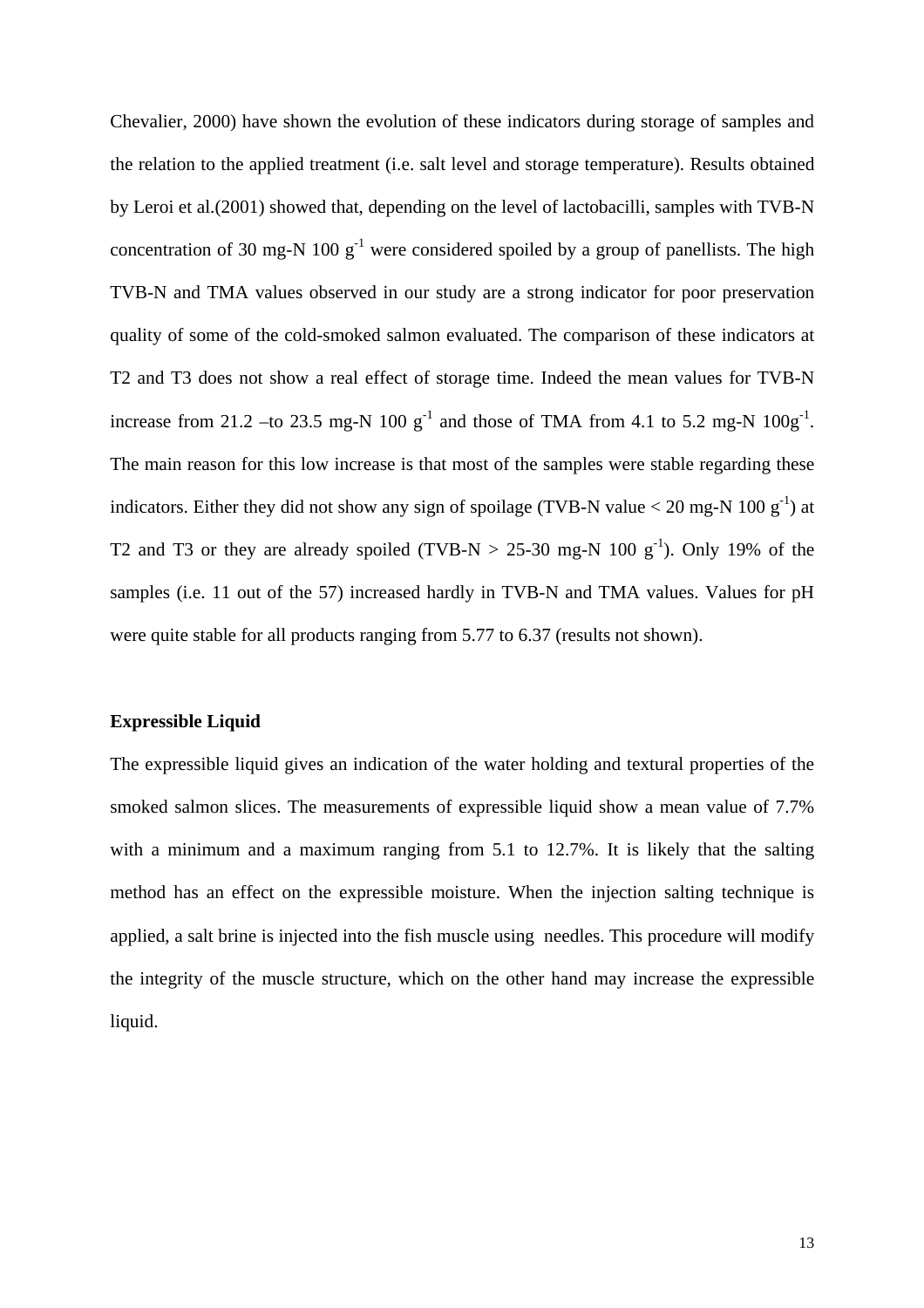## **Colour**

Previous studies on smoked salmon have shown that colour is related to pigment received in the diet (Sheehan, O'connor, Sheedy, Buckley and FitzGerald, 1998) the fat content of the fish (Rora et al., 1998) and to the smoking parameters applied (Cardinal et al., 2001).

The measured colour of the 114 smoked salmon samples evaluated in this study clearly reflects this variability. Lightness values of the samples ranged from 45.4 to 61.8 and the values of red and yellow colour,  $a^*$  and  $b^*$ , range respectively from 13.4 to 34.2 and from 16.9 to 33.7. This measurement of colour can be of great interest for producers or retailers because of the effect on consumer purchase (Gormley, 1992)

# **3.3. Microbiological results**

The total psychrotrophic count (TPC) were very different from one sample to another, varying from 0 to  $10^{9.6}$  cfu g<sup>-1</sup>. Among samples that had not exceeded the use by date at T2, 55% of the samples had a total viable count equal or higher to  $10^6$  cfu g<sup>-1</sup> and 32% higher than  $10<sup>7</sup>$  which means these samples do not pass the existing regulation (for the French market where the limit is  $10^6$  cfu g<sup>-1</sup>). However, it is important to point out that the TPC were enumerated on spread plates of Long and Hammer (LH) medium instead of the pour Plate Count Agar (PCA) medium recommended in the French standard, and it has been clearly shown that counts on LH are generally one logarithm higher than PCA counts (Joffraud & Leroi, 2000; Joffraud J.J. and Leroi (2000). Final report of european contrat FAIR-PL- 95- 1207 - Spoilage and safety of cold-smoked fish). Based on the different microbiological counts, the 114 samples could be divided into 6 groups by the Ward's hierarchical clustering method. Groups 1, 2 and 3 consisted of samples with generally high contamination level (TPC  $> 10^6$  cfu/g). **Group 1** (23 samples) was composed of a mixture of LAB (mostly *Lactobacillus*)*,* Enterobacteriaceae and in a lesser extend *Brochothrix thermosphacta.* As TPC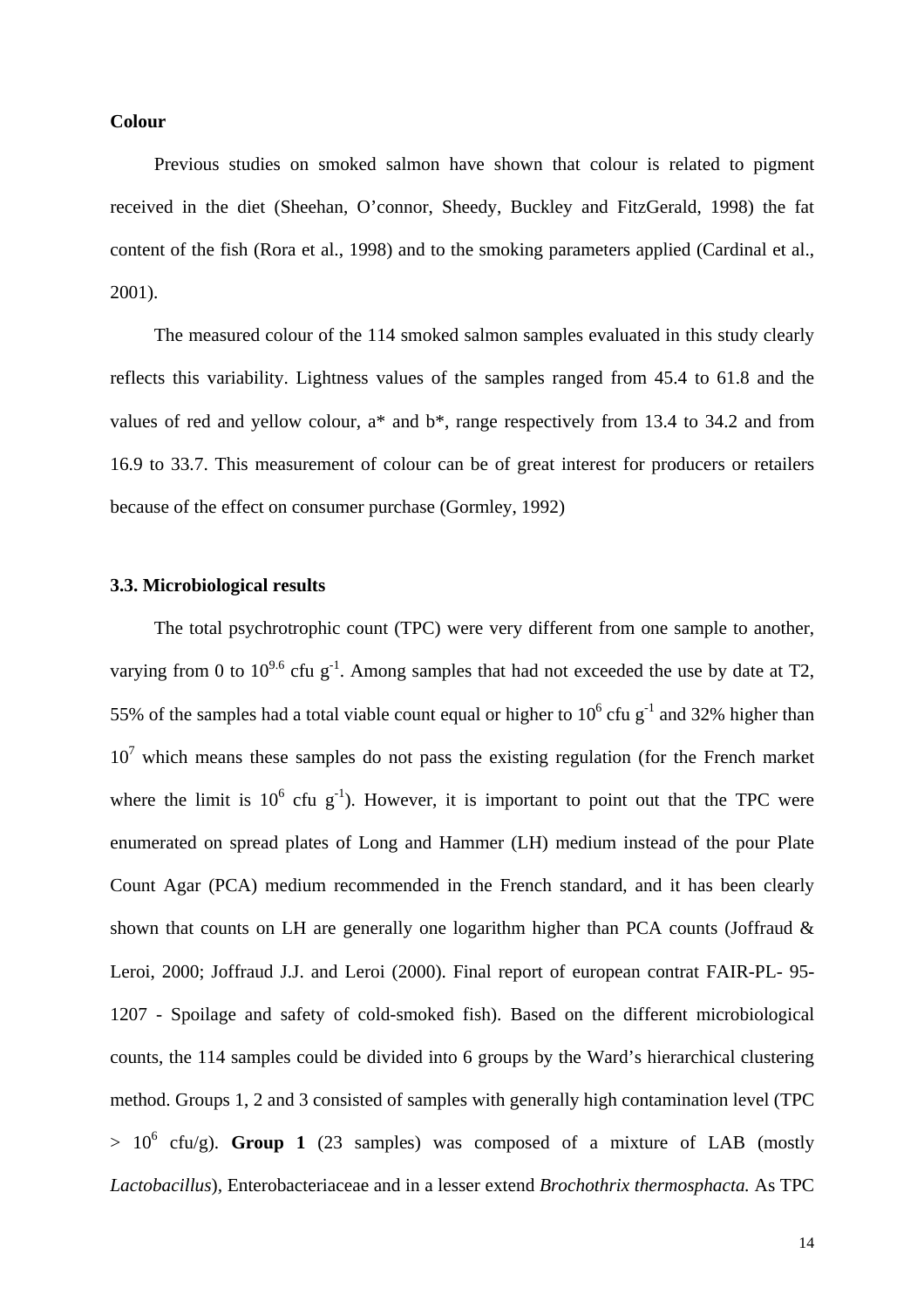was on average one log higher than the other flora, and based on results from Leroi et al. (1998, 2001), we presume that marine Gram negative bacteria such as *Vibrio spp, Photobacterium sp, Aeromonas, Shewanella spp* are also dominant. In **group 2** (23 samples), LAB (mostly *Lactobacillu*s) and Vibrionaceae were the dominating flora while **group 3** (n= 15) was dominated by Enterobacteriaceae and Vibrionaceae. Groups 4, 5 and 6 consisted of samples with better hygienic profile. **Groups 4 and 6** consisted of samples with a relatively low TPC ( $10^4$  cfu/g) but with different qualitative microflora composition. Microflora of **group 4** (21 samples) was dominated by LAB, probably belonging to *Carnobacterium* genus, while Lactobacilli selective count on Rogosa agar was very low. In **Group 6** (18 samples), all counts enumerated on selective media were very low and TPC was probably constituted of Vibrionaceae. **Group 5** (10 samples) was a particular group, consisting of samples for which all the counts were below the detection threshold  $(50 \text{ cfu/g})$ .

## **3.4. Sensory characteristics**

A principal component analysis (PCA) without standardisation was performed on the panel mean score obtained for each descriptor on 102 out of 114 products. The twelve remaining samples were identified as highly spoiled at T2 and thus not evaluated at T3. Figure 1 illustrates that the first principal component is mainly defined by descriptors of appearance and that criteria of odour as amine note or wood fire smoke note are mostly involved in the creation of the second axis. This first plane accounts for 50.3% of inertia.

The projection of products in the 1-2 plane of PCA (Figure 2) shows a large distribution of sensory characteristics in smoked salmon. Appearance is very different from one sample to another, with a colour that varies from a very pink colour to a strong orange and homogeneous colour. Regarding texture, the samples range from firm and crunchy texture to pasty texture and there seems to be a relationship between descriptors of colour and texture. Generally the firmer products also are orange in colour, while the more pasty products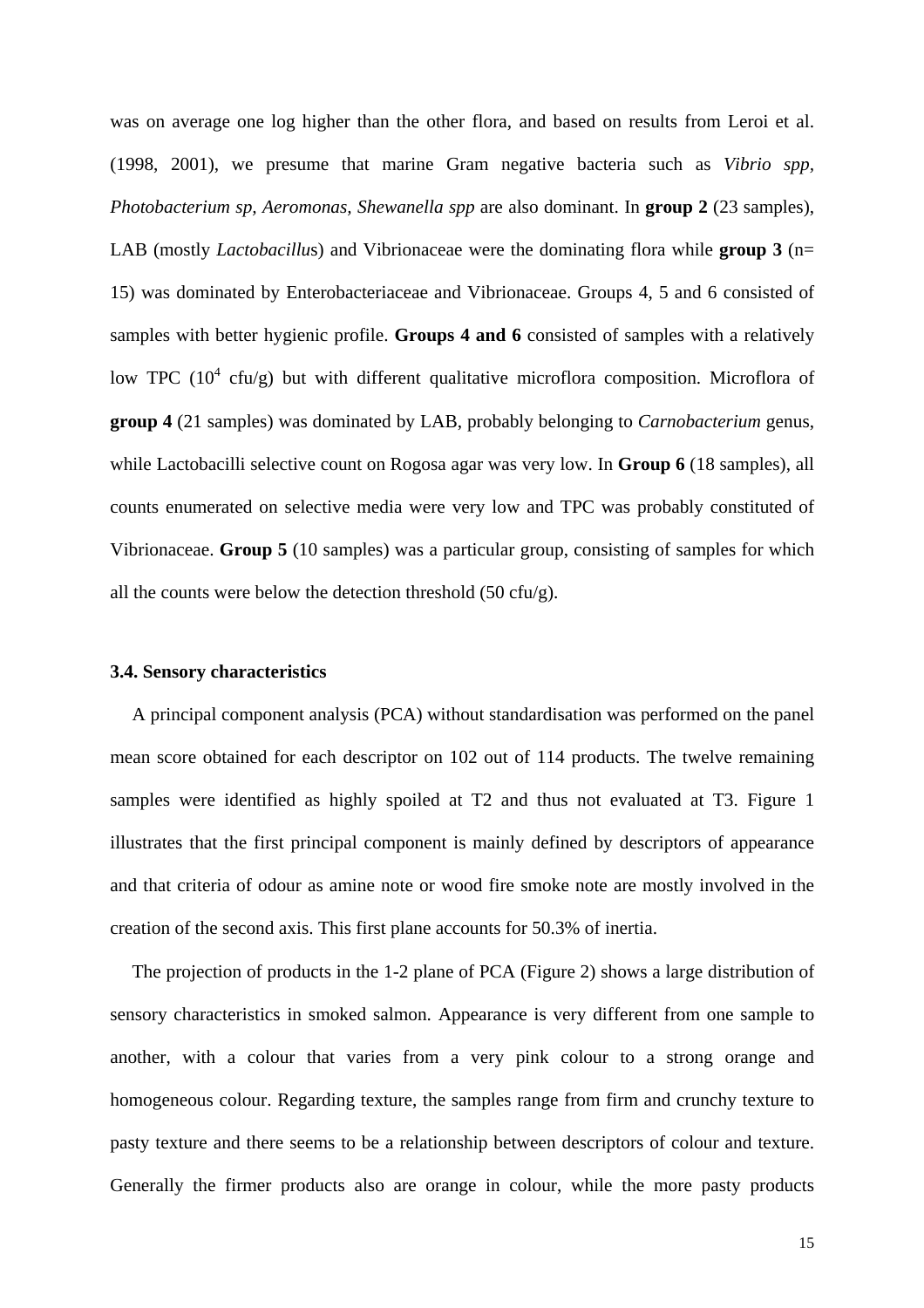generally have a pink colour. On the second axis, samples with sign of spoilage (i.e. amine odour and flavour) are located on the top of the figure whereas products with a wood smoke characteristic are on the bottom. Flavour is also a discriminative characteristic in this plane through the perceived salt level.

The third axis (10.9%) mainly consists of the global intensity of odour and flavour and the fourth (6.5%) of fatty appearance and texture. In the 3-4 plane (not shown) samples are ranked from low odour products to strong note. These notes can be described as wood fire characteristic or strong cold ash, even a rubber note, and for some samples, notes which refer to a certain degree of spoilage.

To identify groups of products with similar characteristics a cluster analysis (Ward's hierarchical clustering) has been performed on the projection of the samples for the first four principal components of the PCA. Results show three main categories of products (A, B, C) which can be detailed in eleven classes of samples identified in Figure 2. The main sensory characteristics are presented in Table 2. Group A contains samples with mainly pink colour and a tearing texture with different characteristics of smoke note which allows to identify three sub set of samples (class 1, class 2 and class 3). Group B consists of samples with a spoilage note. According to the intensity of the characteristics and to the intensity of smoke note and salt level, three sub groups have been identified (class 4, class 5 and class 6). The third main group, C, is a group of products with an orange colour. Five sub sets of samples can be identified (classes 7, 8, 9, 10 and 11) according to the kind of smoke note (wood fire, cold ash or rubber) the intensity of smoking, the intensity of raw fish note or the intensity of salt perception (class 7 appears on the plane 3-4 of PCA, not shown). Neither the origin of the salmon (Norway, Scotland or Ireland) nor the time of storage before analysis can be related to the creation of these classes which means that it is probably more the process used as well as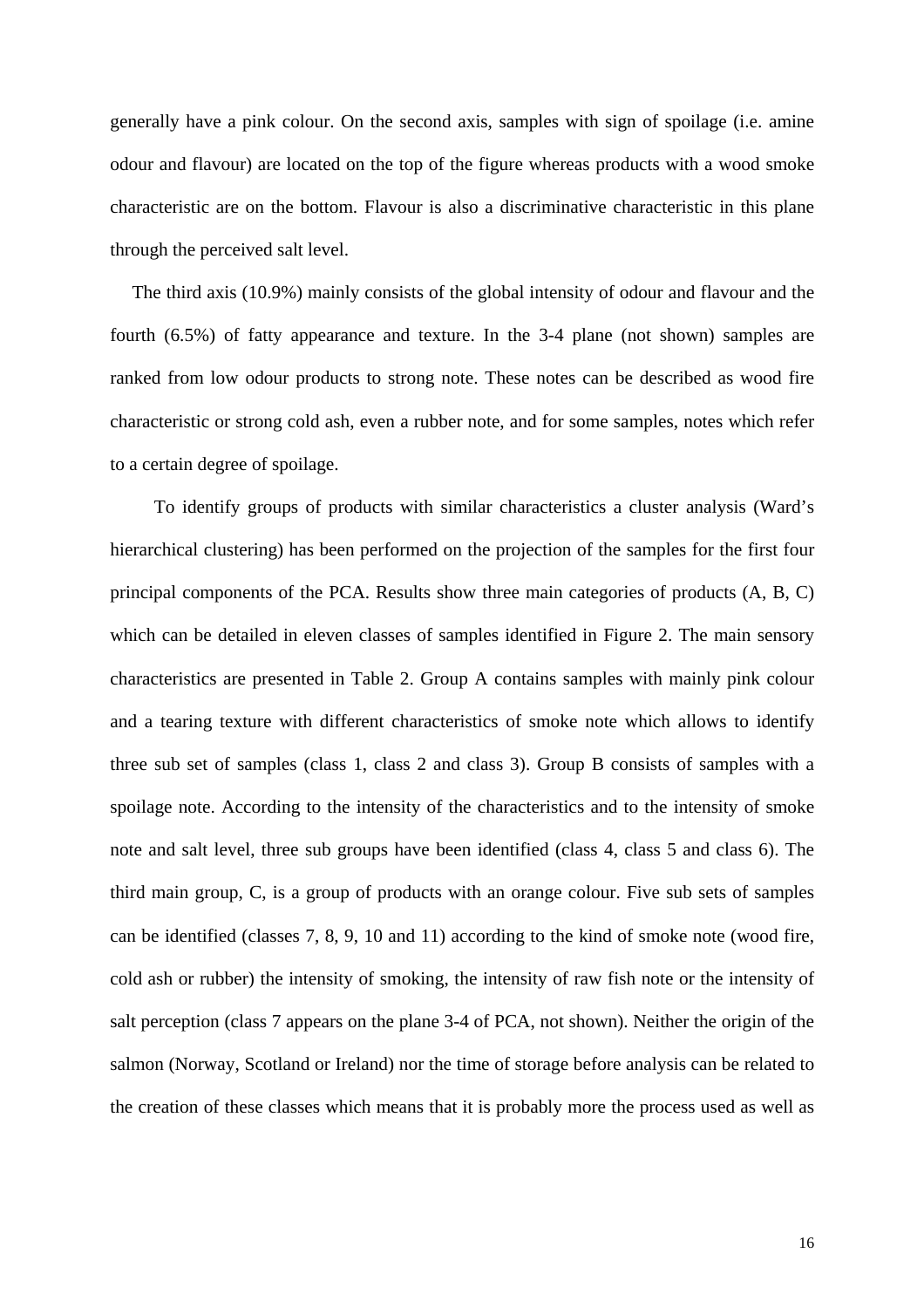the conditions of manufacturing in the process plants that have the main impact on product sensory characteristics.

# **3.5. Relationship between sensory characteristics and chemical, physical and microbiological parameters**

The characterization of cold-smoked salmon through sensory properties leads to the identification of different groups of products. Is it possible to use instrumental parameters to correlate some of sensory characteristics? Indeed, sensory evaluation is a heavy measurement tool which requires human subjects and time for training so it is interesting to know if instrumental analyses could be an alternative solution to sensory evaluation for a product characterization. The relationships between chemical, physical and microbiological measurements and main sensory properties, identified as the most important in the characterization and classification of the products, have been studied by calculating correlation between principal components and each instrumental parameters (Figures 3 and 4).

# **Colour**

Figure 3 shows a good correlation between slice colour score (pink or orange) given by the panel and the instrumental values  $L^*$ ,  $a^*$  and  $b^*$ . The  $L^*$  value is low for orange colour products and increase for pink colour samples. Instrumental hue values, a\* and b\*, show a high relationship with the panel score for orange colour (Oran). A forward stepwise multiple linear regression has been performed between orange colour and various parameters potentially involved in colour such as, water, lipid, phenol, expressible liquid, L\*, a\* and b\*. The only significant variables to describe the orange colour were  $L^*$  and  $b^*$ . The following model was obtained :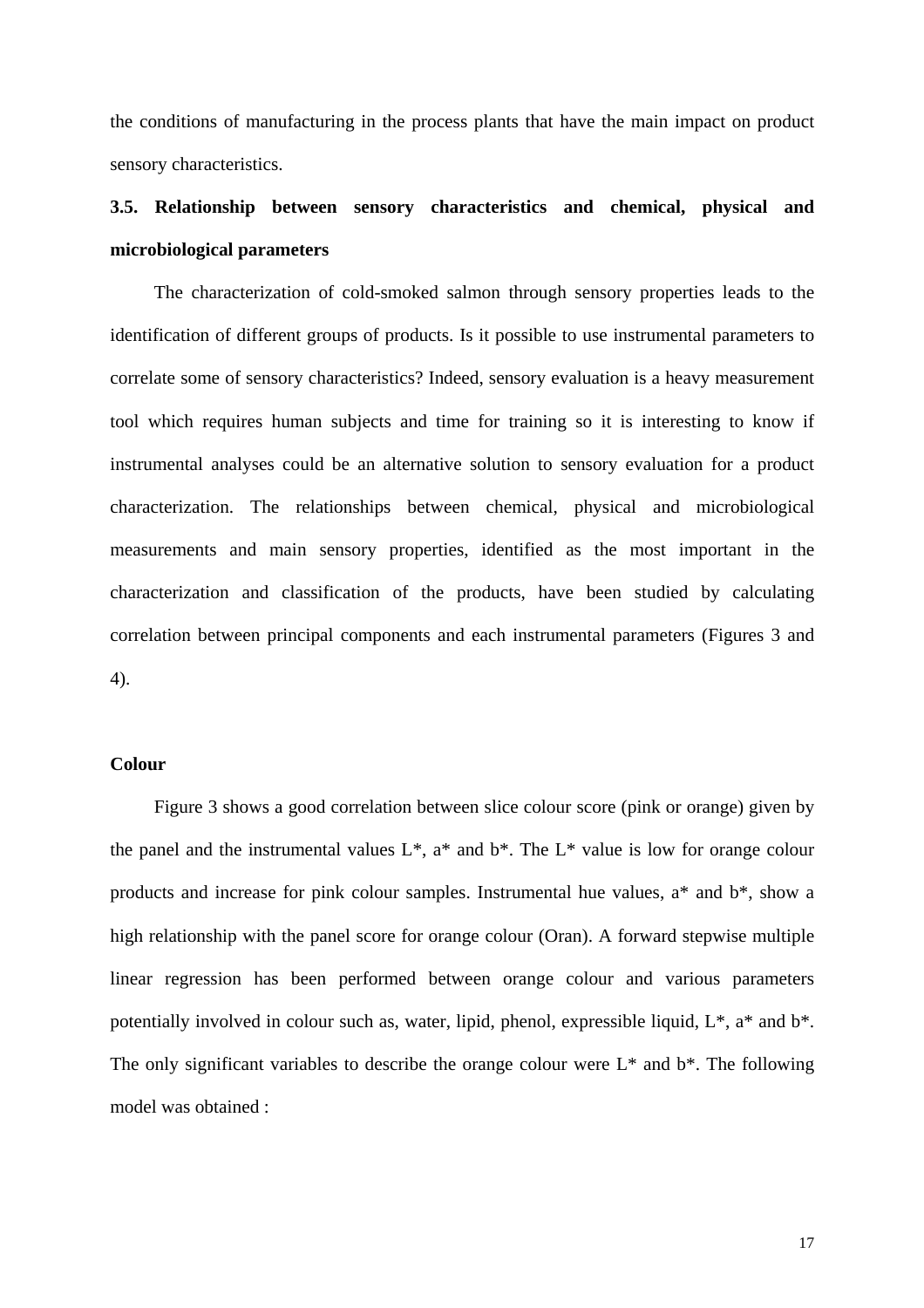$$
Oran = 13.2 - 0.25 L^* + 0.19 b^* \qquad R^2 = 62.4
$$

Samples with the most intense pink colour have a high L\* value and generally the highest expressible liquid values. A positive correlation is observed between L\* and expressible liquid and also a negative correlation between these two parameters and firmness, crunchy texture and the brittleness of the slice. Two factors can affect the colour of the smoked salmon slice: the kind and quantity of pigment the fish receives during rearing and the process parameters in the smoking process. The influence of pigment included in salmon feed during growing on flesh colour has been described in the literature (Baker, Pfeiffer, Schöner & Smith-Lemmon, 2002). In our study, the lowest a\* and b\* values were obtained for the organic salmon 13.4 and 16.9, respectively (Table 1). Regarding the effect of process parameters on colour, recent study by this research group has shown that the salting process has indeed an effect on the colour on the smoked salmon product so that pink colour is observed when injection salting is used (unpublished data). In our study the process parameters were generally not indicated on the packages of cold-smoked salmon products analysed. Hence, we can only assume that injection salting had been used for the samples with a characteristic pink colour. This salting technique could also explain the higher values observed for expressible liquid, as, the use of needles during injection salting can affect the integrity of the muscle and therefore renders the product more vulnerable to water and fat leakage. The low correlation coefficient between water content and expressible liquid (0.11) suggests that the salting process is likely to have a larger effect than the composition characteristic of the samples.

#### **Salty taste**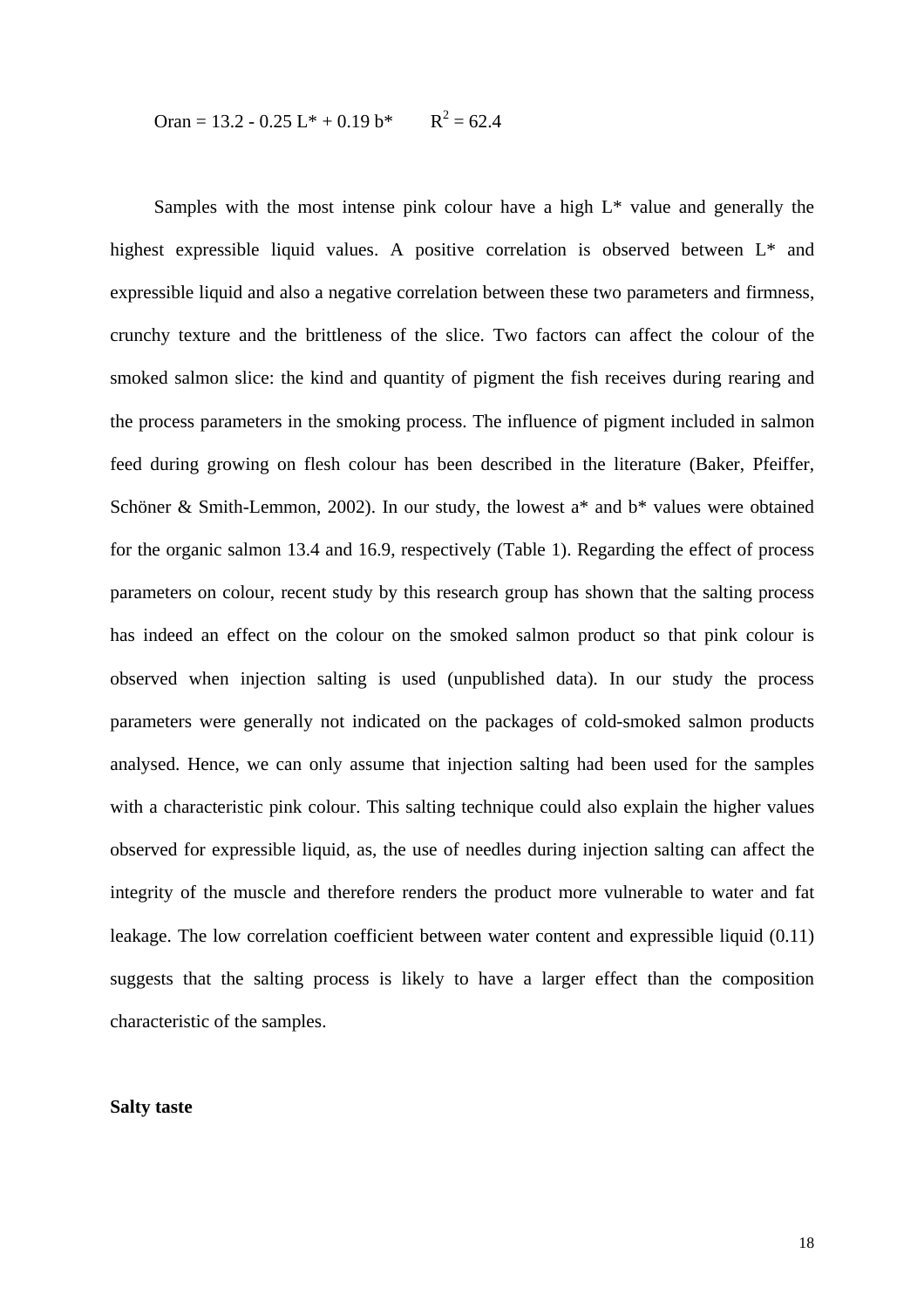We also evaluate the effect of the process parameters on the sensory characteristics. The results showed that there is a relation between salt content and the sensory perception of salt in the product (Figure 3). A study of the relationship between salty perception and chemical measurements using a forward stepwise multiple regression shows that the main factors involved in salty perception are the quantity of salt in the product (w/w), the water content as well as the lipid content. A model consisting of these three variables explained 53.6 % of the variability.

#### **Smoke odour and flavour intensity**

Figure 4 shows the relationship between phenol content, global odour and cold ashes odour. Stepwise multiple regression was applied to identify which parameters among remaining time (RT), lipid, TVB-N, TMA, salt and phenol content had an effect on the smoke odour. In order to this the smoke odour was defined as the sum of wood fire note and cold ash note. Results show statistically significant relationship between smoke odour and phenol content (at the 99% confidence level) and between smoke odour and TMA concentration and lipid content (at the 95% confidence level). The equation of the fitted polynomial model obtained in the experimental conditions is

Smoke odour = 2.77 + 0.06(lipid)<sub>g 100g</sub><sup>-1</sup> – 0.06(TMA)
$$
_{mg-N 100g}^{-1}
$$
 + 2.26 (phenol) $_{mg 100g}^{-1}$ 

The  $R^2$  of the model is 55.4 % which means that a fairly large part of the smoke odour variability was not explained by this model, nevertheless the model is significant. Phenol content has the major influence on smoke odour ( $R^2 = 48.3$  %), when TMA concentration was added to the model,  $R^2$  reached 53.6 % and when lipid content was added, 55.4%.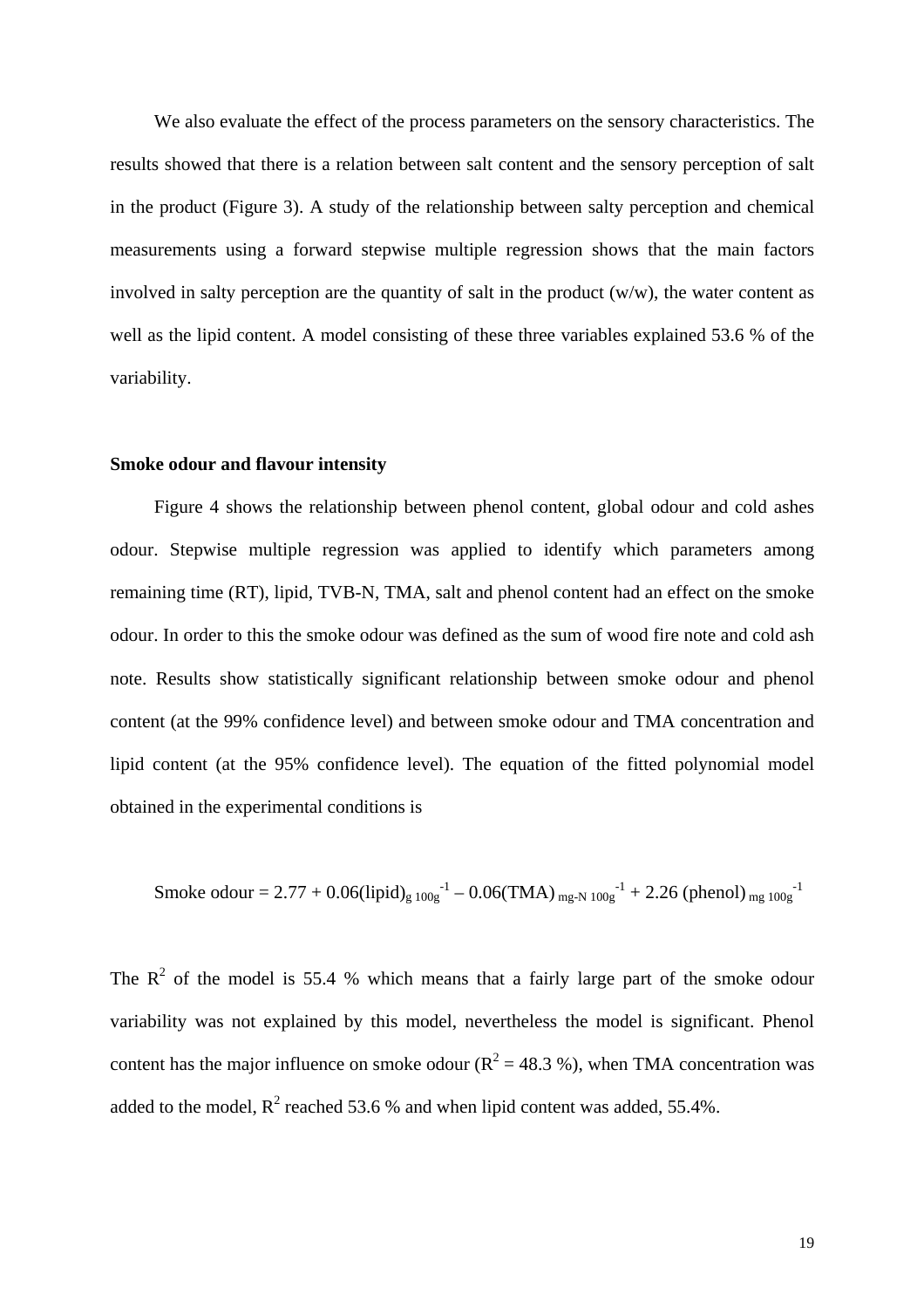For smoke flavour (sum of wood fire smoke and cold ashes) a similar model was obtained. The most influent parameters in this case was phenol content and to a lesser extend lipid and RT (results not shown).

# **Amine odour**

Some of the products among the 11 classes identified in this study, were discriminated as their intensive amine note was an obvious sign of spoilage. Parameters related to spoilage such as TVB-N and TMA have a high positive correlation with the sensory perception of amine odour, and amine flavour as well as with sour taste and pasty texture. Furthermore, a weak relationship between these sensory descriptors and bacterial count (total flora, total LAB, Lactobacilli*, Brochothrix* and Enterobacteriacea) was observed as well as for the remaining time (Figure 3). A forward stepwise multiple regression analysis between amine odour, microbiological parameters, TMA content, phenol content and RT shows that the main factors which explained amine odour were, TMA and total flora with a positive effect, the phenol content with a negative effect and to a lesser extend RT and yeast count (Figure 5). This model explains 57.6% of the variability, which is low for a predictive model but nevertheless allows us to identify parameters of interest to evaluate the spoilage state of coldsmoked salmon. Regarding the effect of phenol content, it is likely that a high phenol level will mask the perception of amine odour. It is also interesting to note how little information the remaining time (i.e. days remaining until the expiry date for the product is reached) gives about the spoilage state of the product.

A previous study by Leroi, Joffraud, Chevalier & Cardinal, 2001 showed that it was possible to predict the remaining shelf life before sensory rejection with three parameters: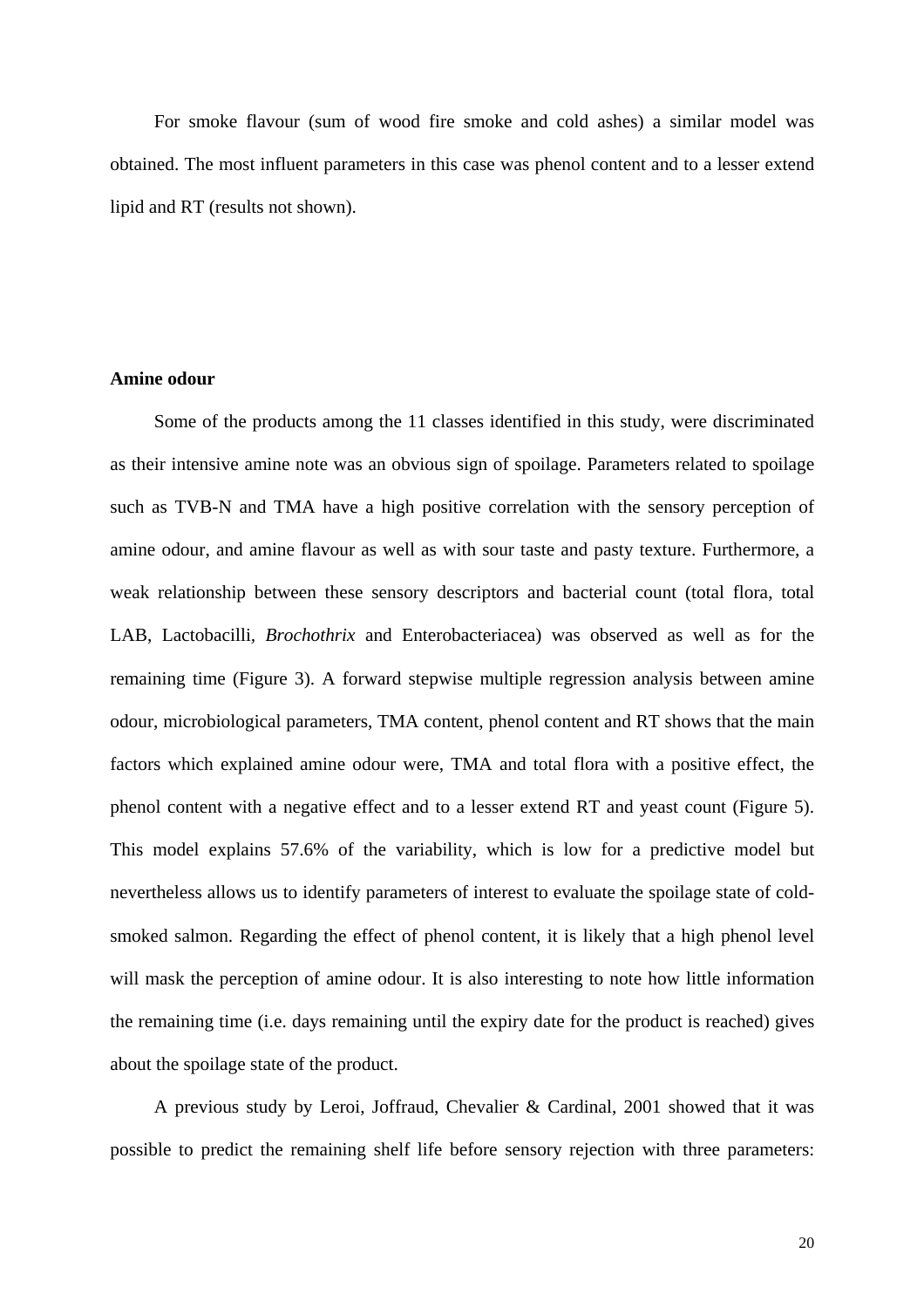TVB-N concentration, Lactobacilli and yeast count ( $R^2 = 0.80$ ). However this model, did not apply to the products of cold-smoked salmon evaluated in the present study. This can probably be explained by the large variation in production conditions and plants.

The models described here to determine some of the sensory attributes such as colour, smoke odour, salt perception and amine odour by instrumental techniques are represented in Figure 5. The model applied to evaluate the orange colour (Figure 5a) perceived by the panel from instrumental measurements shows that the relationship seems sufficient to allow the discrimination of the main classes of products according to their colour. Classes 1, 2, 3 and 5 identified as pink colour or intermediate colour between pink and orange. In the same way, the smoke odour intensity can be determined using chemical results while giving the possibility to identify classes of products with similar level of smoking. For instance, classes of products 1, 2, 5, 7, 9 and 11 can be described as classes in which smoked salmon has an intense smoke note and especially the class 7 (figure 5b). The Figure 5d gives the correlation between amine odour scores observed and that predicted with the selected model including TMA content, Total psychrotrophic flora, yeast count and the remaining time before the use by date. It is clearly observed that the classes previously characterized by amine note (classes 4, 5 and 6) are easily discriminated from the others. Regarding the salty perception, predicted values obtained with the tested model are presented on Figure 5c. In this case, it is not possible to identify the previous sensory classes because salty perception was not one of the main variables involved in the clusters identification. Nevertheless, these results suggest that chemical parameters could be used as indicators of salt level in the products.

A discriminating analysis was performed on chemical, physical and microbiological parameters for the eleven classes identified by sensory analysis. Using this analysis, 76.8% of the samples were classified correctly and this confirms that the main factors involved in this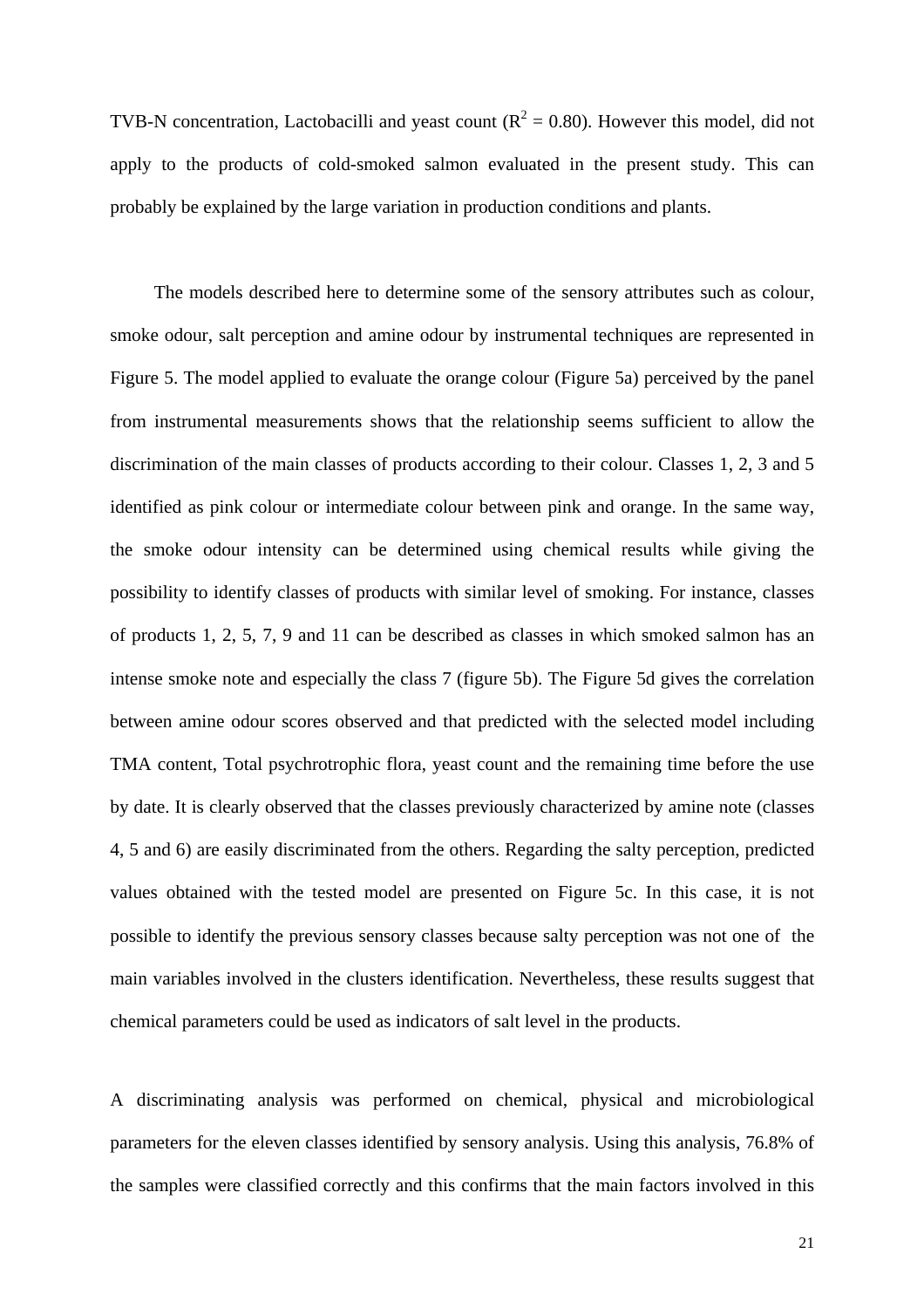discrimination are phenol content, L\* value, TMA concentration and b\* value. These results confirm that these parameters could be used as potential indicators for products classification. However it would be necessary to carry out a consumer study to verify that the classes described by a trained panel can also be used to indicate consumer preferences.

#### **Conclusion**

This study has shown that cold-smoked salmon available on the European market presents a wide range of sensory characteristics. Consequently, consumers can buy products with a wide range of colour, salt level, texture characteristics, smoke note and smoke intensity. This is a positive aspect for the consumer, as it means that there is a large selection of different products available on the market. Nevertheless, the study shows that 21 % of the 57 cold-smoked salmon products evaluated had a fairly high level of TMA or TVB-N correlated to an amine note, after two weeks of storage at  $+4^{\circ}C$ . These characteristics show that cold-smoked remains a highly perishable product and that some improvements are still necessary regarding the hygienic conditions during production of the product.

The results also show that there is correlation between some of the physical, chemical and bacteriological measurements and sensory characteristics. Although it was difficult to find suitable models for the prediction of sensory properties with these variables, it seems possible to use some of them to define categories of products referring to the treatment (e.g. low or high salt content, low or high level of smoking intensity). These categories of products should be chosen in close co-operation with producers, retailers and consumers for a better products labelling.

The next step of this work will be to select representative products from each of the 11 identified classes of cold-smoked salmon and to perform a consumer study in Europe to identify the consumer preference for cold-smoked salmon available on the European market. The aim is to provide producers and retailers with information regarding consumer

22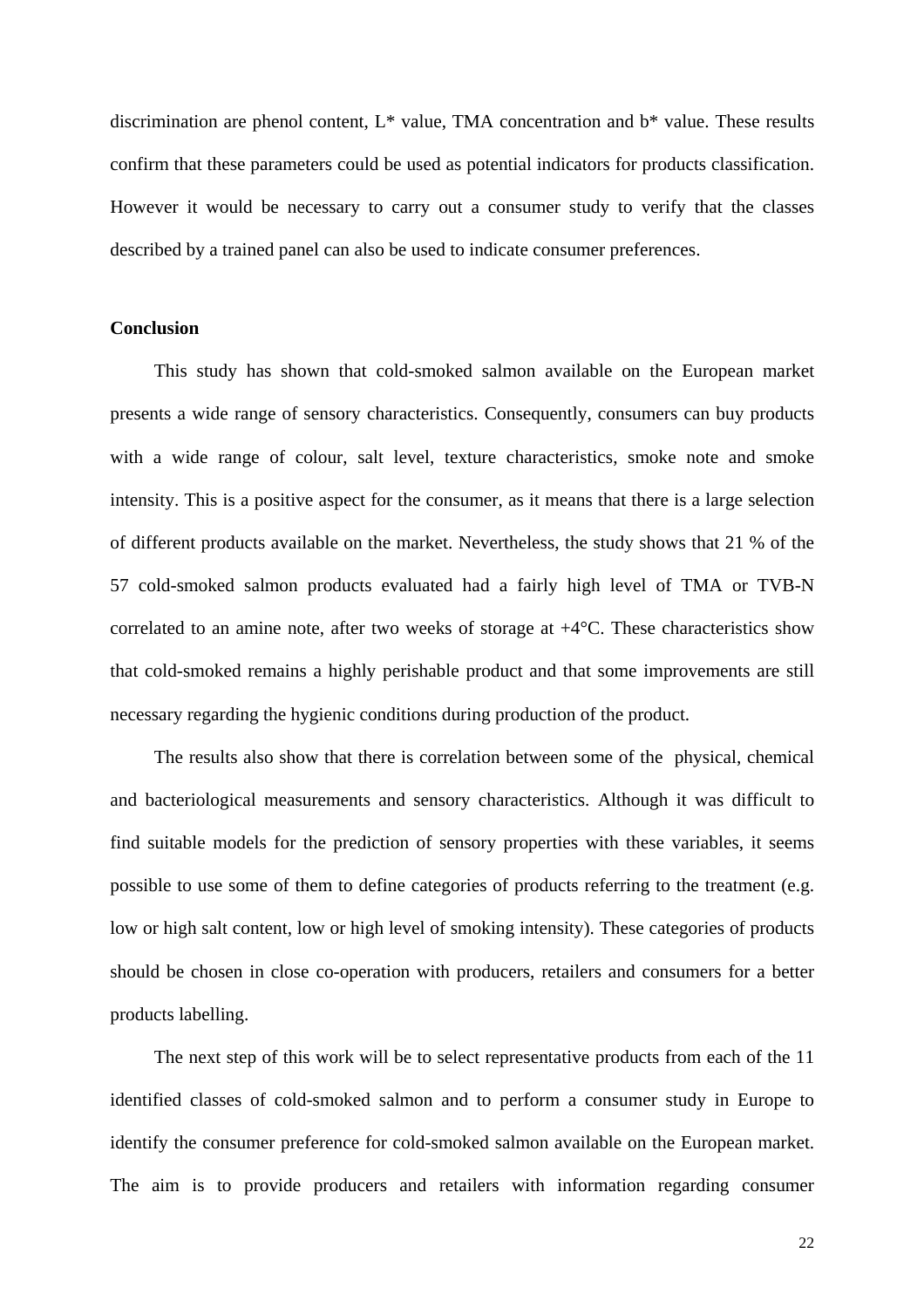expectation, this will make it possible for them to tailor their production and market of coldsmoked salmon according to consumer preferences. Furthermore, the aim is to provide more information to consumer through better labelling on the package so that consumers can select between the different products available according to their preferences.

#### **Acknowledgements**

This research was performed with the financial support of the European Union in the context of QLK1-2000-01575 project (Improved quality of smoked salmon for the European consumer). The sampling was possible thanks to the logistic support of ADRIANT, partner of the project and its sub-contractors ASAP (Gesellschaft für Sensorische Analyse und Produktentwicklung mbH, Munich), INN (Instituto Nazionale della Nutrizione, Rome), CCFRA (Campden & Chorleywood Food Research Association), INSTITUT MEURICE (Laboratory of Sensory Technology and Analysis, Bruxelles)

Authors also thank the trained panel of IFREMER for its long and hard work as well as Cécile Lafficher, Frédérique Gigout, Josiane Cornet in charge of chemical, bacteriological and sensory analyses, Randi Kvalvaagnes for colour measurements and Asbjörn Arnarsson for texture measurements.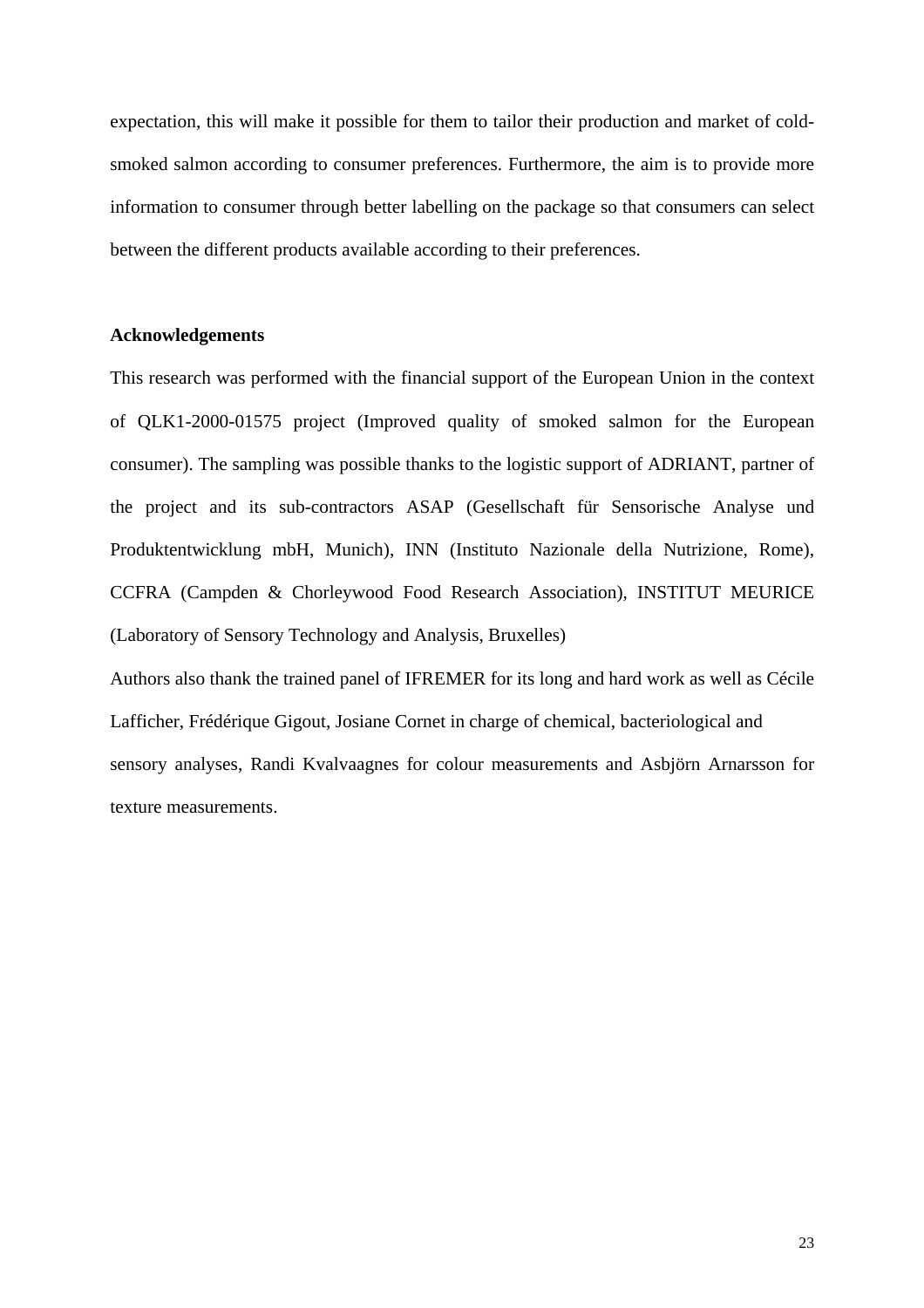# **REFERENCES**

Anonymous (2002). Le saumon fumé n'est pas à la fête. *60 millions de consommateurs*, Institut national de la consommation, 367, 48-54.

Andersen, U.B., Stromsnes, A.N., Steinsholt, K., & Thomassen, M.S. (1994). Fillet gaping in farmed Atlantic salmon (*Salmo salar*). *Norwegian Journal of Agricultural Sciences*, 8, 165*- 179.*

Arzel, J., Lopez, F.X.M., Métailler, R., Stéphan, G.,Viau, M., & Gandemer, G. (1994). Effect of dietary lipid on growth performance and body composition of brown trout (*Salmo trutta*) reared in seawater. *Aquaculture*, 123, 361-375.

Aursand, M., Bleivik B., Rainuzzo, J. R., Jorgensen L., & Morhr V. (1994). Lipid distribution and composition of commercially farmed Atlantic salmon (*Salmo Salar*). *Journal of the Science of Food and Agricultural*, 64 (2), 239-248.

Baker, R.T.M., Pfeiffer, A.M., Schöner, F.-J., & Smith-Lemmon, L. (2002). Pigmenting efficacy of astaxanthin and canthaxanthin in fresh-water reared Atlantic salmon, *Salmo salar*. *Animal Feed Science and Technology*, 99, 97-106.

Beltran A. & Moral A. (1991) The effects of fat contents and storage temperature on the storage life of smoked sardine fillets (*Sardina pilchardus W.*) prepared from frozen sardine. *Food Chemistry*, 42 (3), 347-356.

Berg, T., Erikson, T., & Nordtvedt, T. S. (1997). Rigor mortis assessment of Atlantic Salmon and effects on stress. *Journal of Food Science*, 62(3), 439-446.

Cardinal, M., Berdagué, J. L., Dinel, V., Knockaert, C., & Vallet J. L.(1997). Effet de différentes techniques de fumage sur la nature des composés volatils et les caractéristiques sensorielles de la chair de saumon. *Science des Aliments*, 17, 679-696.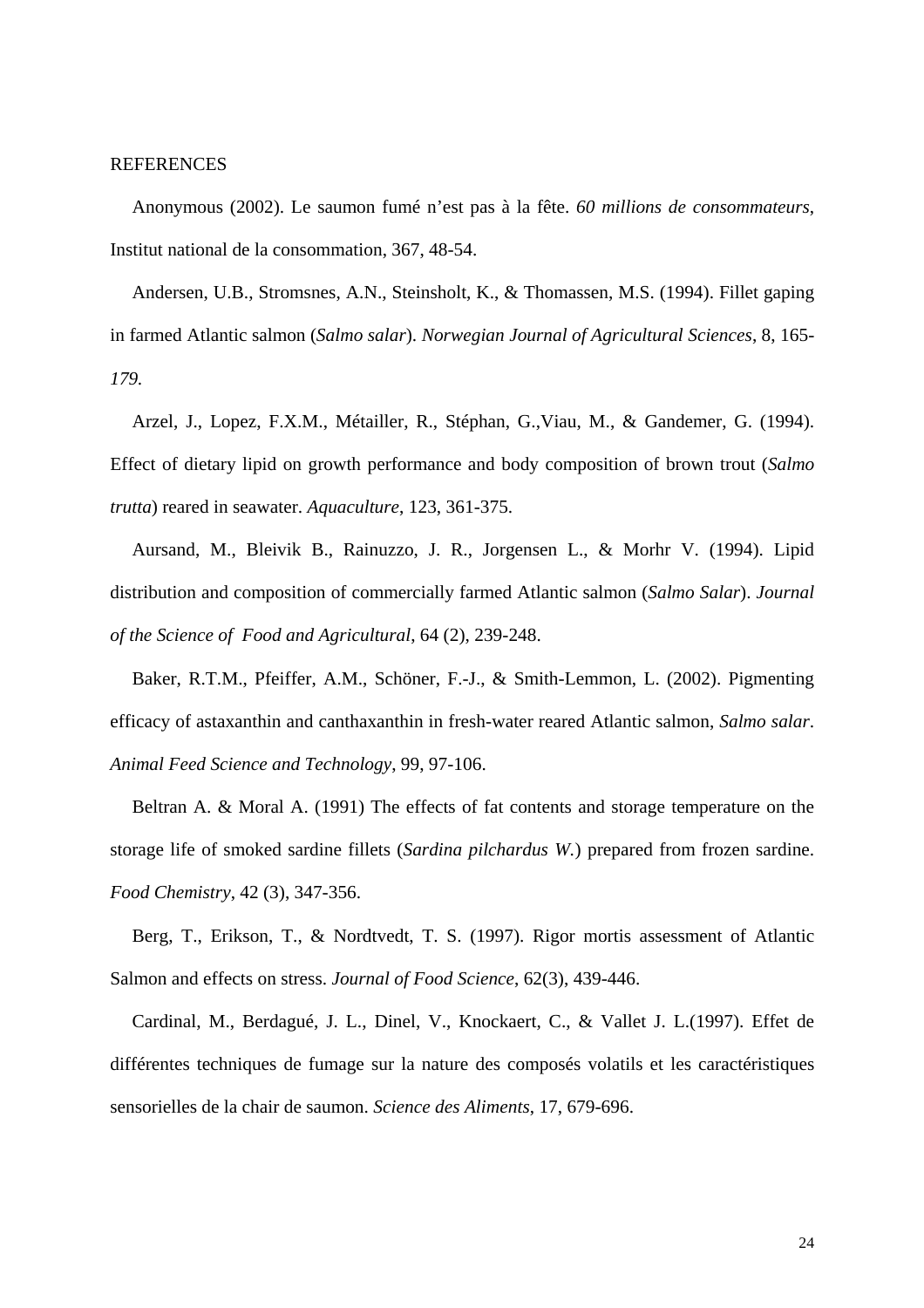Cardinal, M., Knockaert, C., Torrissen, O., Sigurgisladottir, S. Morkore, T., Thomasen, M., & Vallet, J. L. (2001). Relation of smoking parameters to the yield, colour and sensory quality of smoked Atlantic salmon (*Salmo salar*). *Food Research International*, 34, 537-550.

Chan, W. S., Toledo, R. T., & Deng, J. (1975). Effect of smokehouse temperature, humidity and air flow on smoke penetration into fish muscle. *Journal of Food Science*, 40, 240-243.

Einen, O., Guerin, T., Fjaera, S.O., & Skjervold, P.O. (2002). Freezing of pre-rigor fillets of Atlantic salmon. *Aquaculture*, 212, 129-140.

F.A.O. (2000) Statistiques des pêches, 91, p 92.

Gardner, G.A. (1966) A selective medium for enumeration of *Microbacterium thermosphactum* in meat and meat products. *Journal of Applied Bacteriology*, 29, 465-460.

Gormley, T.R. (1992). A note on consumer preference of smoked salmon colour. *Irish Journal of Agricultural and Food Research*, 31, 199-202.

Grisdale-Helland, B., Ruyter, B., Rosenlind, G., Obach, A., Helland, S.J., Sandberg, M.G., Standal, H., & Rosjo, C. (2002). Influence of high contents of dietary soybean oil on growth, feed utilization, tissue fatty acid composition, heart histology and standard oxygen consumption of Atlantic salmon (*Salmo salar*) raised at two temperatures. *Aquaculture*, 207, 311-329.

Hillestad, M., Austreng, E., & Johnsen, F. (1995). Product quality in fast growing adult Atlantic Salmon fed diets differing in fat content. *Aquaculture Europe 95*, European Aquaculture Society, Special Publication No. 23, 180-181.

Hunter, RS., & Harold, RW. (1987). *The Measurement of Appearance*, (2<sup>nd</sup> Ed). New York: John Wiley and Sons Inc., 411 p.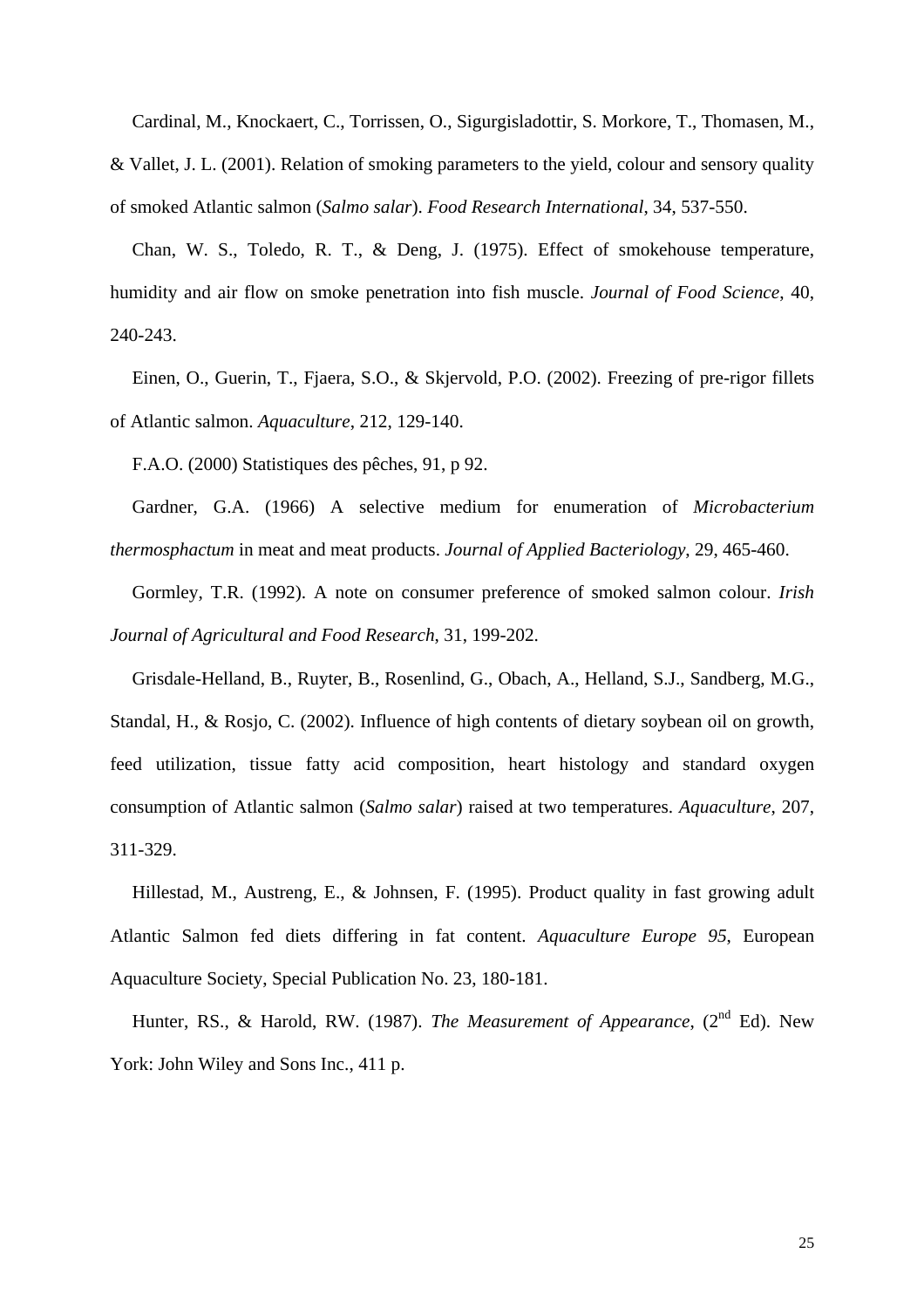Indrasena, W.M., Hansen, L.T., & Gill, T.A. (2000). Effect of cold-smoking and drying on the textural properties of farmed Atlantic salmon (*Salmo salar*). *Journal of Aquatic Food Product Technology*, 9(1), 47-64.

LeBlanc, R.J., & LeBlanc, E.L. (1992). The effect of superchilling with CO2 snow on the quality of commercially processed cod (*Gadus morhua*) and winter flounder (*Pseudopleuronectes americanus*) fillets. In Huss, H.H., (eds) *Quality Assurance in the Fish Industry* (pp.115-124), Elsevier Science Publishers B.V.

Lee, C.M., & Chung, K.H. (1989). Analysis of surimi gel properties by compression and penetration tests. *Journal of Texture Studies*, 20, 363-377.

Lie, O., (2001). Flesh quality- The role of nutrition. *Aquaculture Research*, 32, 341-348.

Leroi, F., Joffraud, J.J., & Chevalier, F. (2000). Effect of salt and smoke on the microbiological quality of cold-smoked salmon during storage at 5°C as estimated by the factorial design method. *Journal of food protection*, 63, (4), 502-508.

Leroi, F., Joffraud, J.J., Chevalier, F., & Cardinal, M. (2001). Research of quality indices for cold-smoked salmon using a stepwise multiple regression of microbiological counts and physico-chemical parameters. *Journal of Applied Microbiology*, 90, 578-587.

Maleysson, F., & Bonneff, E. (2001). Tout va à vau l'eau. *Que choisir*, 388, 30-34.

NF V-09-105 (1995). Directives générales pour l'implantation de locaux destinés à l'analyse sensorielle. In *Contrôle de la qualité des produits alimentaires - Analyse sensorielle.* AFNOR, *Paris* .

Nordgarden, U., Hemre, G-I., & Hansen, T. (2002). Growth and body composition of Atlantic salmon (*Salmo salar L.*) parr and smolt fed diets varying in protein and lipid contents. *Aquaculture*, 207, 65-78.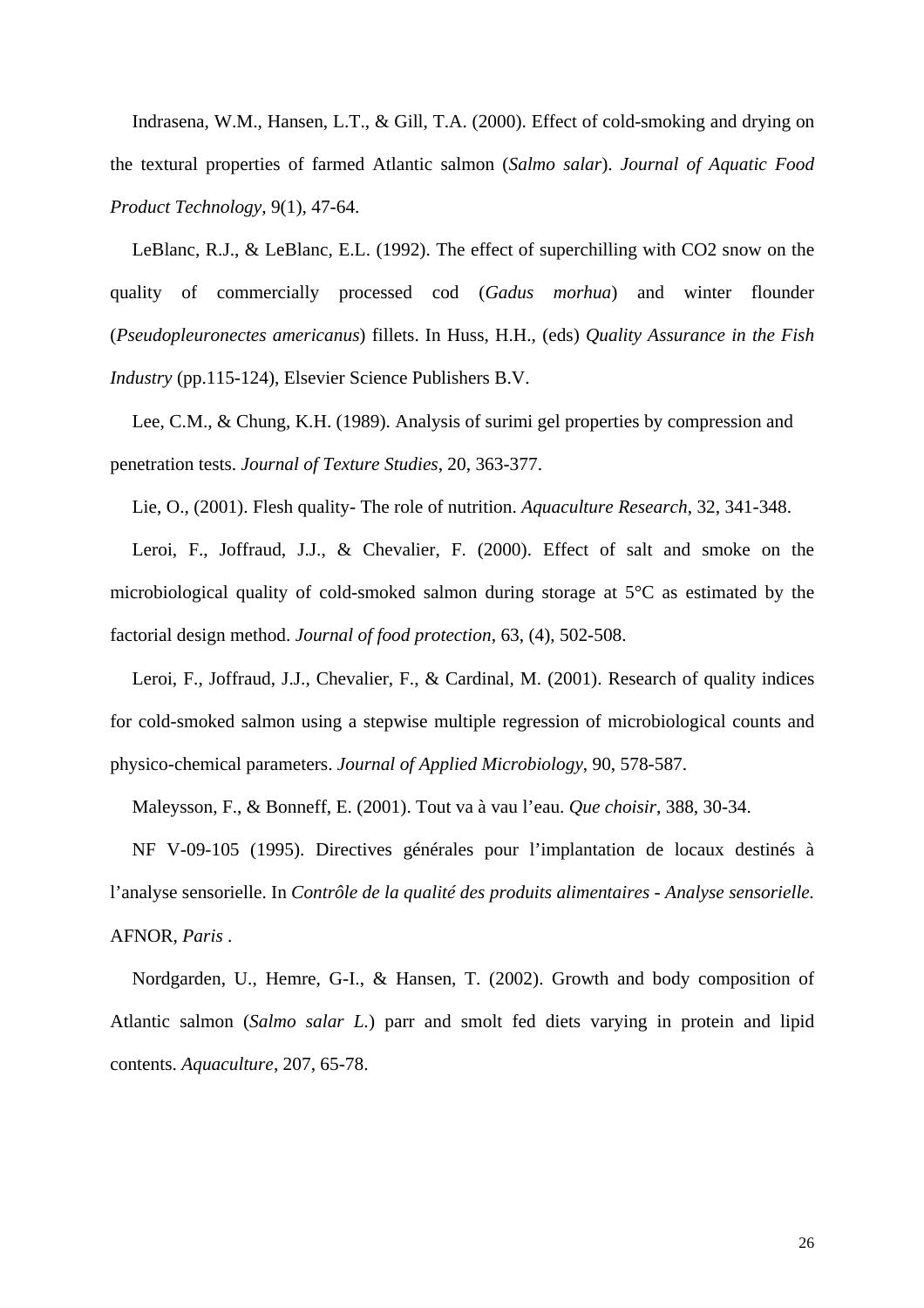Regost, C., Arzel, J., Cardinal, M., Laroche, M., & Kaushik, S. (2001). Fat deposition and flesh quality in seawater reared, triploid brown trout (*Salmo trutta*) as affected by dietary fat levels and starvation. *Aquaculture*, 193, 325-345.

Robb, D.H.F., Kestin, S.C., Warriss P.D., & Nute, G.R. (2002). Muscle lipid content determines the eating quality of smoked and cooked Atlantic salmon (*Salmo salar*). *Aquaculture*, 205, 345-358.

Rora, A. M. B., Kvale, A., Morkore, T., Rorvik, K.-A., Steien S. H., & Thomassen, M.S. (1998). Process yield, colour and sensory quality of smoked Atlantic Salmon in relation to raw material characteristics. *Food Research International*, 31(8), 601-609.

Rora, A. M. B., Regost, C., & Lampe, J. (2003). Liquid holding capacity, texture and fatty acid profile of smoked fillets of Atlantic salmon fed diets containing fish oil or soybean oil. *Food Research International*, 36, 231-239.

Roth, B., Moeller, D., Veland, J.O., Imsland, A., & Slinde, E. (2002). The effect of stunning methods on rigor mortis and texture properties of Atlantic salmon (*Salmo salar*). *Journal of Food Science*, 67,(4), 1462-1466.

Sérot, T., Régost, C., & Arzel, J. (2002). Identification of odour-active compounds in muscle of brown trout (*Salmo trutta)* as affected by dietary lipid sources. *Journal of the Science of Food and Agriculture*, 82, 636-643.

Sérot T., Baron R., Knockaert C. & Vallet J.L. (2003). Effect of smoking processes on the contents of 10 major phenolic compounds in smoked herring fillets (Clupea harengus). Food Chemistry; 85 (1) 111-120.

Sheehan, E.M., O'Connor, T.P., Sheehy, P.J.A., Buckley, D.J., & FitzGerald, R. (1996). Effect of dietary fat intake on the quality of raw and smoked salmon. *Irish Journal of Agricultural and Food Research*, 35, 37-42.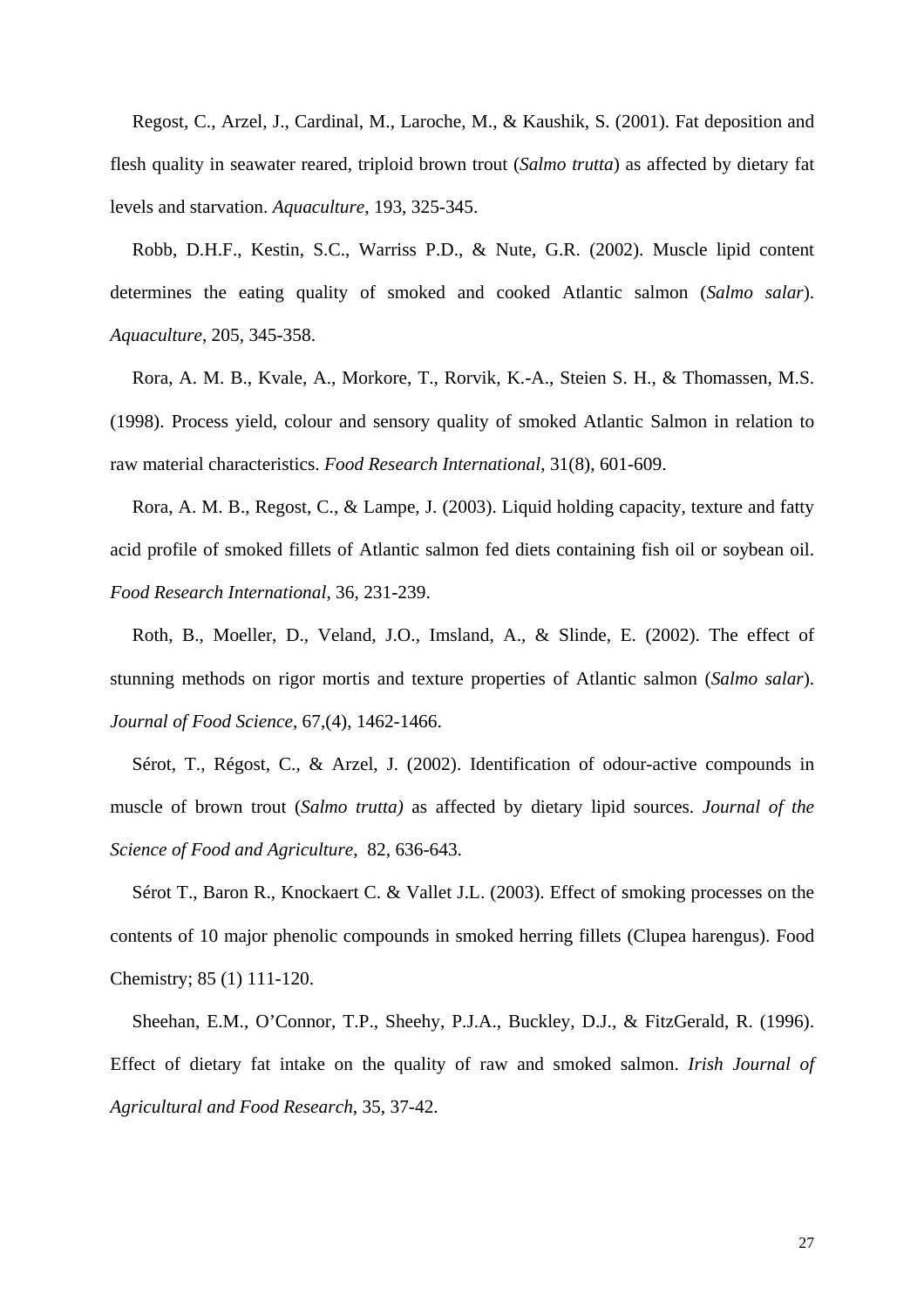Sheehan, E.M., O'Connor, T.P., Sheehy, P.J.A., Buckley, D.J., & FitzGerald, R. (1998). Stability of astaxanthin and canthaxanthin in raw and smoked Atlantic salmon (*Salmo salar*) during frozen storage. *Food Chemistry*, 63 (3), 313-317.

Skjervold, P.O., Fjaera, S.O., Ostby, P.B., Isaksson, T., Einen, O., & Taylor, R. (2001). Properties of salmon flesh from different locations on pre- and post-rigor fillets. *Aquaculture*, 201, 91-106.

Skjervold, P.O., Fjaera, S.O., Ostby P.B., & Einen, O. (2001). Live-chilling and crowding stress before slaughter of Atlantic salmon (Salmo salar). *Aquaculture*, 192, 265-280.

Skjervold, P.O., Rora, A.M.B., Fjaera, S.O., Vegusdal, A., Vorre, A., & Einen, O. (2001).

Effect of pre-, in-, or post-rigor filleting of live chilled Atlantic salmon. *Aquaculture*, 194, 315-326.

Stone, H., & Sidel, J.L. (1985). Sensory evaluation practices. Academic Press Inc., New York.

Truelstrup Hansen, L., Gill, T., & Huss, H.H., (1995). Effects of salt and storage temperature on chemical, microbiological and sensory changes in cold-smoked salmon. *Food Researcch International*, 28(2), 123-130.

Turchini, G.M., Menstati, T., Froyland, L., Orban, E., Caprino, F., Moretti, V.M., & Valfré, F. (2003). Effects of alternative dietary lipid sources on performance, tissue chemical composition, mitochondrial fatty acid oxidation capabilities and sensory characteristics in brown trout (*Salmo trutta* L.). *Aquaculture*, 225, 251-267.

Vergara, A., Di Pinto, A., Losito, P., & Tantillo, G. (2001). Microbiological and chemical quality of vacuum-packed smoked salmon up to the declared expiry date. *Advances in Food Sciences*, 23, 1, 25-30.

Conway, E.J., Byrne, A., (1933). An absorption apparatus for the micro-determination of certain volatile substances. *Biochemistry Journal*, 27, 419-429.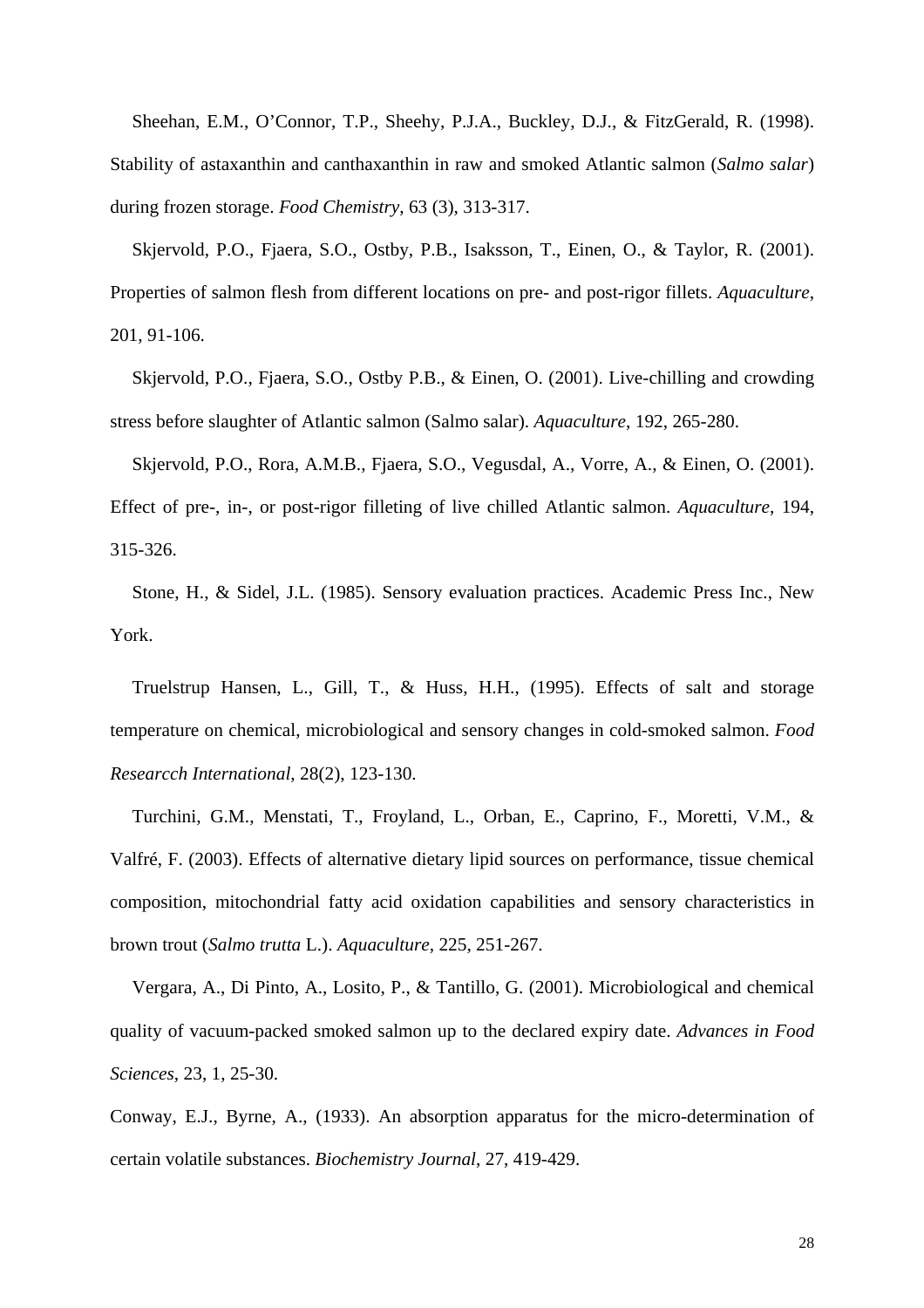Leroi, F., Joffraud, J. J., Chevalier, F., & Cardinal, M. (1998). Study of the microbial ecology of cold-smoked salmon during storage at 8°C. *International Journal of Food Microbiology*, 39, 111-121.

Van Spreekens, K.J.A. (1974). The suitability of a modification of Long and Hammer's medium for the enumeration of more fastidious bacteria from fresh fishery products. *Antonie Leeuwenhoek,* 25, 213-219.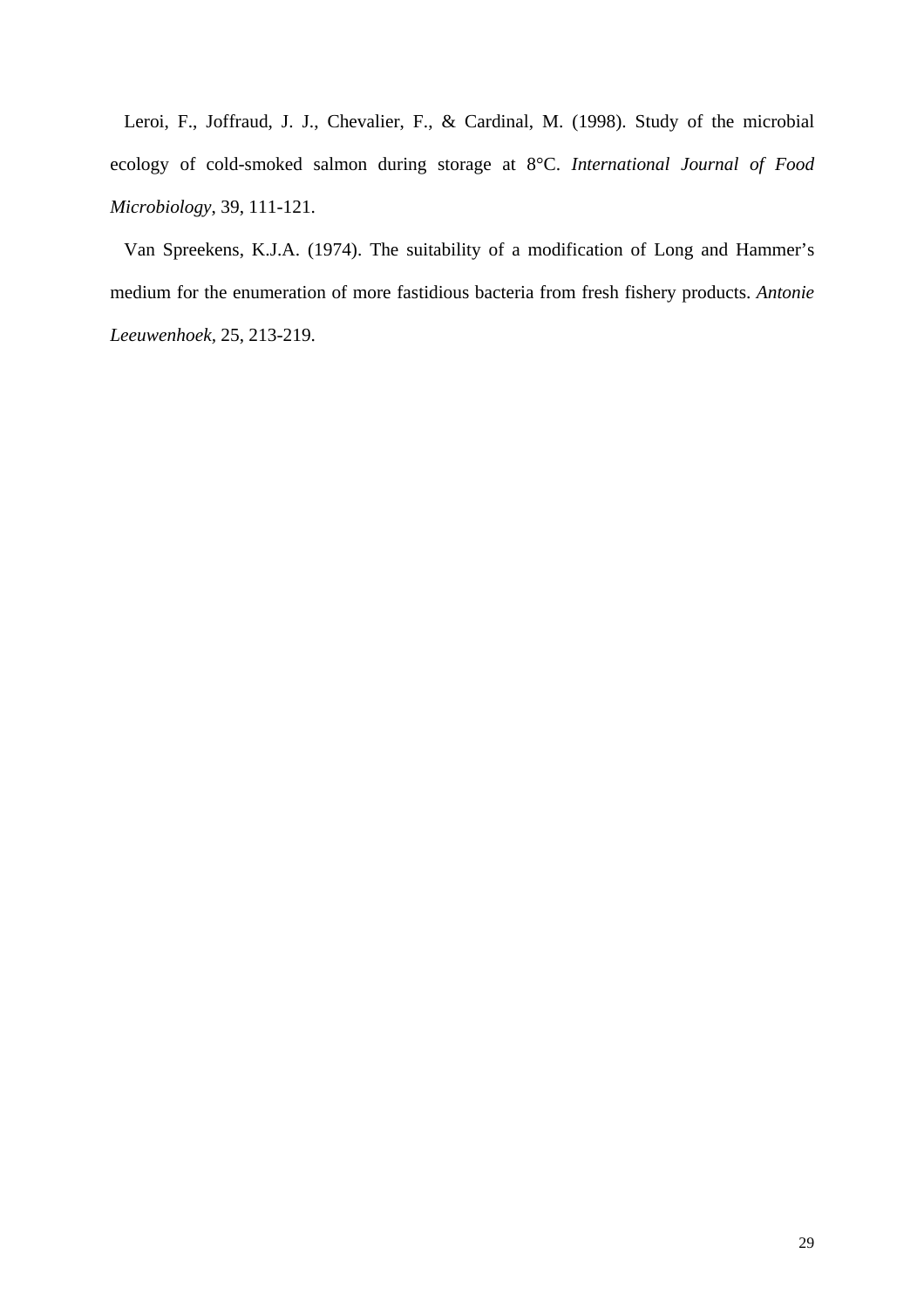# **Figure captions**

Table 1. Chemical and physical characteristics of 57 vacuum packed cold-salmon analysed 2 and 3 weeks after processing

 $<sup>1</sup>$ : RT= Remaining Time until the use by date. A positive value indicates that samples have passed the use by</sup> date whereas a negative value shows the number of remaining days.

<sup>2</sup>: mean values are given for each group; different letters indicate significant differences (p<0.05). Origin country of salmon : S-Scottish; I-Ireland; N-Norway; Country of purchase : B-Belgium; D-Denmark; F-France; G-Germany; I-Italy; UK-United Kingdom

<sup>3</sup>: number of analyses for each group

Figure 1. Projection of variables in the plane 1-2 of the principal component analysis on sensory descriptors

odour: global intensity (Oglo), wood fire (Owoodsm), cold ashes (Ocoldash), bacon (Obacon), tuna (Otuna), raw salmon (Ofish), herring (Oherr), rancid (Orancid), amine (Oamine), rubber (Orubb); appearance: pink colour (Apink), orange colour (Aoran), homogeneity of colour (Ahomog); no tearing of the slices (Anotear), translucent appearance (Atrans), fatty aspect (Afatty), white stripes (Awhstr); flavour: global intensity (Fglo), wood fire (Fwoodsm), cold ashes (Fcoldash), bacon (Fbacon), raw salmon (Ffish), herring (Fherr), rancid (Francid), salty taste (Fsalty), sour taste (Fsour), amine (Famine), rubber (Frubb); and texture: firmness (Tfirm), crunchy texture (Tcrunch), melting texture (Tmelt), fatty texture (Tfatty), pasty texture (Tpasty).

Figure 2. Projection of samples in the plane 1-2 of the principal component analysis on sensory descriptors and identification of groups of products from hierarchical clustering analysis

Figure 3. Correlation between chemical, physical, microbiological criteria and component 1 and 2 of the principal component analysis from sensory descriptors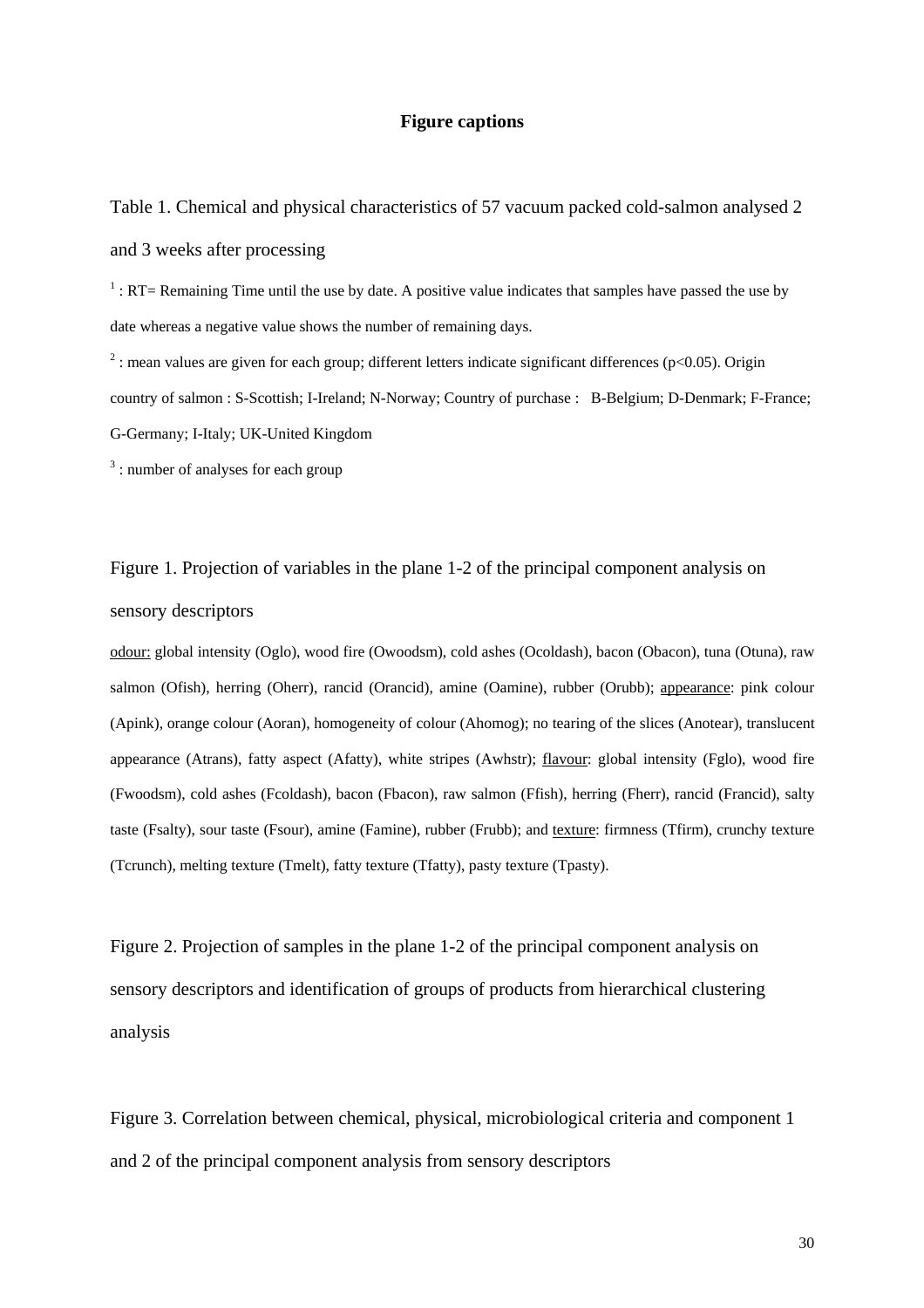odour: global intensity (Oglo), wood fire (Owoodsm), cold ashes (Ocoldash), bacon (Obacon), tuna (Otuna), raw salmon (Ofish), herring (Oherr), rancid (Orancid), amine (Oamine), rubber (Orubb); appearance: pink colour (Apink), orange colour (Aoran), homogeneity of colour (Ahomog); no tearing of the slices (Anotear), translucent appearance (Atrans), fatty aspect (Afatty), white stripes (Awhstr); flavour: global intensity (Fglo), wood fire (Fwoodsm), cold ashes (Fcoldash), bacon (Fbacon), raw salmon (Ffish), herring (Fherr), rancid (Francid), salty taste (Fsalty), sour taste (Fsour), amine (Famine), rubber (Frubb); and texture: firmness (Tfirm), crunchy texture (Tcrunch), melting texture (Tmelt), fatty texture (Tfatty), pasty texture (Tpasty). Chemical, physical and microbiological parameters are underlined.

Figure 4. Correlation between chemical, physical, microbiological criteria and component 3 and 4 of the principal component analysis from sensory descriptors Chemical, physical and microbiological parameters are underlined

Table 2. Sensory characteristics of main groups of cold-smoked salmon identified by cluster analysis

Figure 5 : Correlation between some observed sensory characteristics (a) Orange colour, (b) Smoke odour, (c) Salty taste, (d) Amine odour and that predicted with a model established on physical, chemical or microbiological measurements with a forward stepwise multiple regression procedure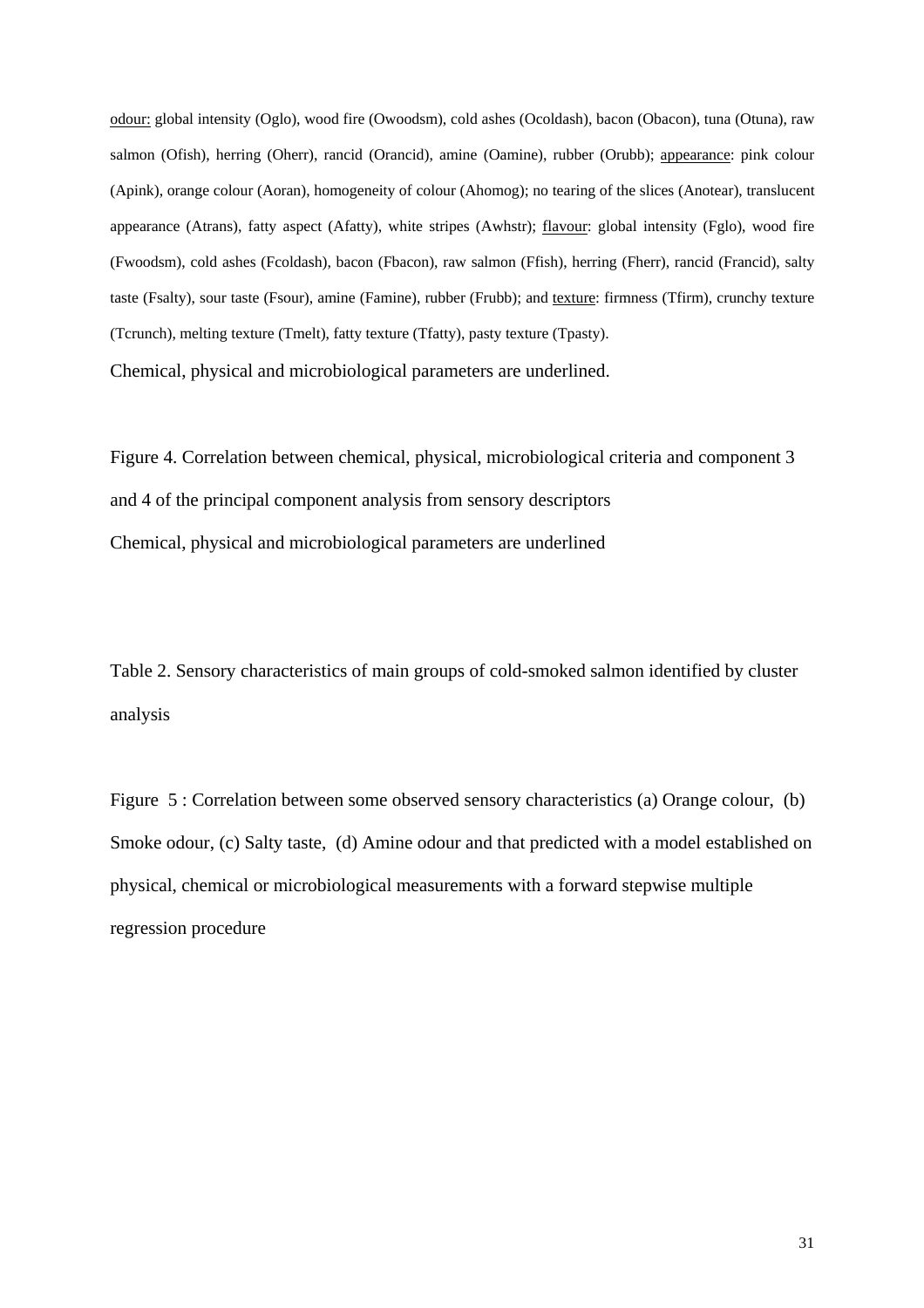# Table 1

Chemical and physical characteristics of 57 vacuum packed cold-salmon analysed 2 and 3

weeks after processing

| <b>Chemical or Physical</b>       | mean of 114                   | standard                                 | minimum                                            | maximum                                                    |
|-----------------------------------|-------------------------------|------------------------------------------|----------------------------------------------------|------------------------------------------------------------|
| parameters                        | products                      | deviation                                |                                                    |                                                            |
| $\overline{\mathrm{RT}^1}$ (days) | $-7.7$                        | 10.5                                     | $-43.0$                                            | $+11.0$                                                    |
| Water $(g 100g^{-1})$             | 62.9                          | 2.8                                      | 56.1                                               | 70.1                                                       |
| Lipid $(g/100g)$                  | 10.4                          | 3.3                                      | 1.5                                                | 16.3                                                       |
|                                   | $S^a$                         | I <sub>ap</sub>                          | $N^b$                                              |                                                            |
| Mean per country of               | 9.3                           | 9.9                                      | 11.4                                               |                                                            |
| origin of salmon <sup>2</sup>     | (48)                          | (10)                                     | (56)                                               |                                                            |
| Salt (g $100g^{-1}$ )             | 3.1                           | 0.6                                      | 1.7                                                | 5.1                                                        |
|                                   |                               |                                          |                                                    |                                                            |
| Mean per country <sup>2</sup>     | B <sup>a</sup><br>$2.6(12)^3$ | $F^c$<br>$D^{c}$<br>3.2(14)<br>3.2(42)   | $G^{bc}$<br>$I^c$<br>3.5(8)<br>3.2(12)             | $\ensuremath{\mathrm{UK}}\xspace^\ensuremath{\mathrm{ab}}$ |
| Phenol (mg $100g^{-1}$ )          | 0.6                           | 0.4                                      | 0.04                                               | 2.8(26)<br>2.0                                             |
|                                   |                               |                                          |                                                    |                                                            |
| Mean per country <sup>2</sup>     | $B$ <sup>ab</sup><br>0.49(12) | $D^c$<br>$F^{ab}$<br>$0.82(14)$ 0.54(42) | $G^{bc}$<br>I <sup>a</sup><br>$0.76(12)$ $0.32(8)$ | UK <sup>c</sup><br>0.81(26)                                |
| TVB-N $(mg N 100g^{-1})$          |                               |                                          |                                                    |                                                            |
| all samples                       | 22.4                          | 7.1                                      | 14.0                                               | 46.0                                                       |
| T2 samples mean                   | 21.2                          | 6.2                                      | 14.0                                               | 38.0                                                       |
| T3 samples mean                   | 23.5                          | 7.7                                      | 15.0                                               | 46.0                                                       |
|                                   |                               |                                          |                                                    |                                                            |
| TMA $(mg N 100g^{-1})$            |                               |                                          |                                                    |                                                            |
| all samples                       | 4.7                           | 4.7                                      | $\boldsymbol{0}$                                   | 19.0                                                       |
| T2 samples mean                   | 4.1                           | 4.1                                      | $\overline{0}$                                     | 16.0                                                       |
| T3 samples mean                   | 5.2                           | 5.1                                      | $\overline{0}$                                     | 19.0                                                       |
|                                   |                               |                                          |                                                    |                                                            |
| Expressible liquid (%)            | 7.7                           | 1.5                                      | 5.1                                                | 12.7                                                       |
| L*                                | 51.7                          | 3.2                                      | 45.4                                               | 61.8                                                       |
| $a^*$                             | 28.6                          | 3.2                                      | 13.4                                               | 34.2                                                       |
| $b^*$                             | 24.9                          | 3.6                                      | 16.9                                               | 33.7                                                       |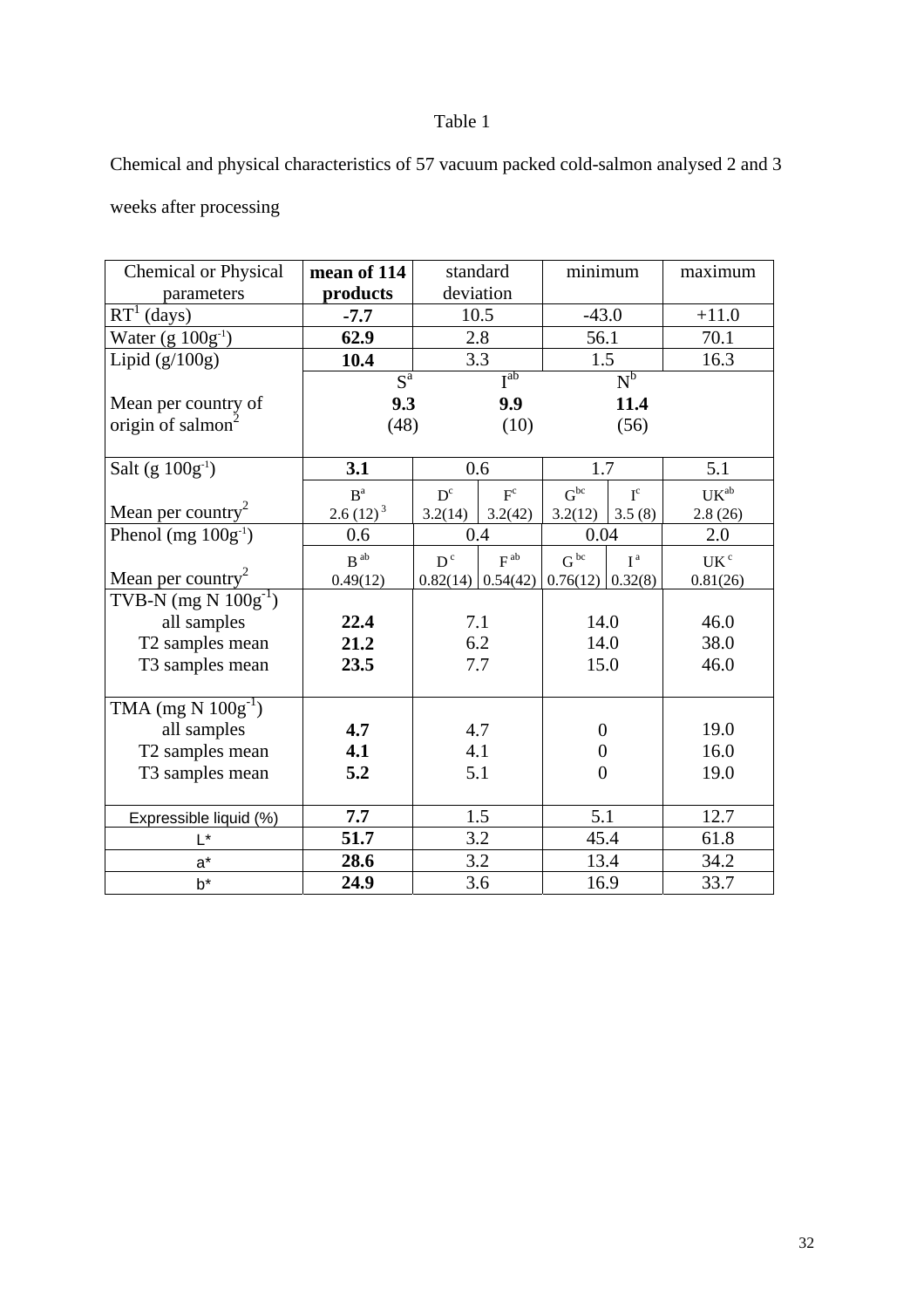

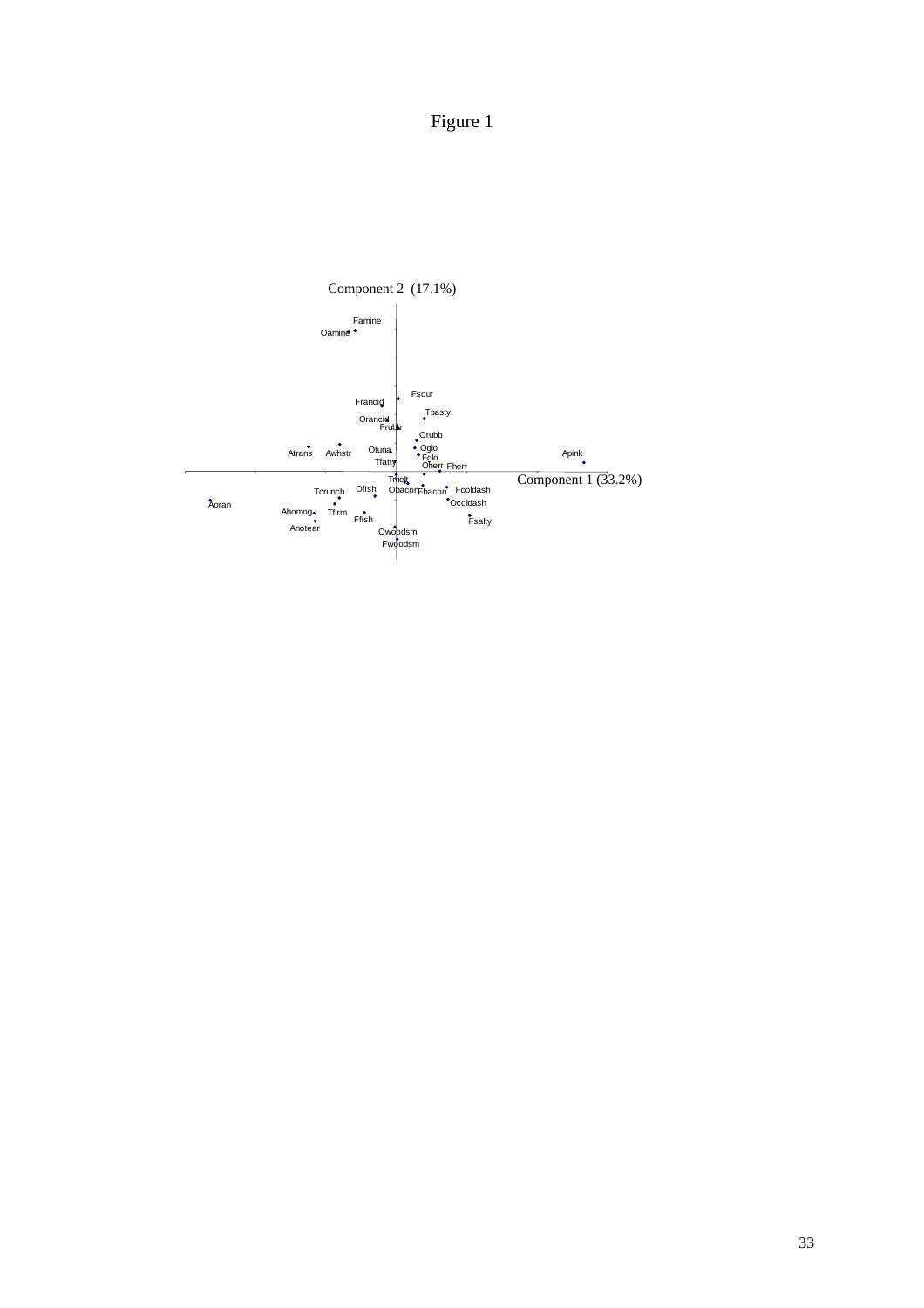

Figure 2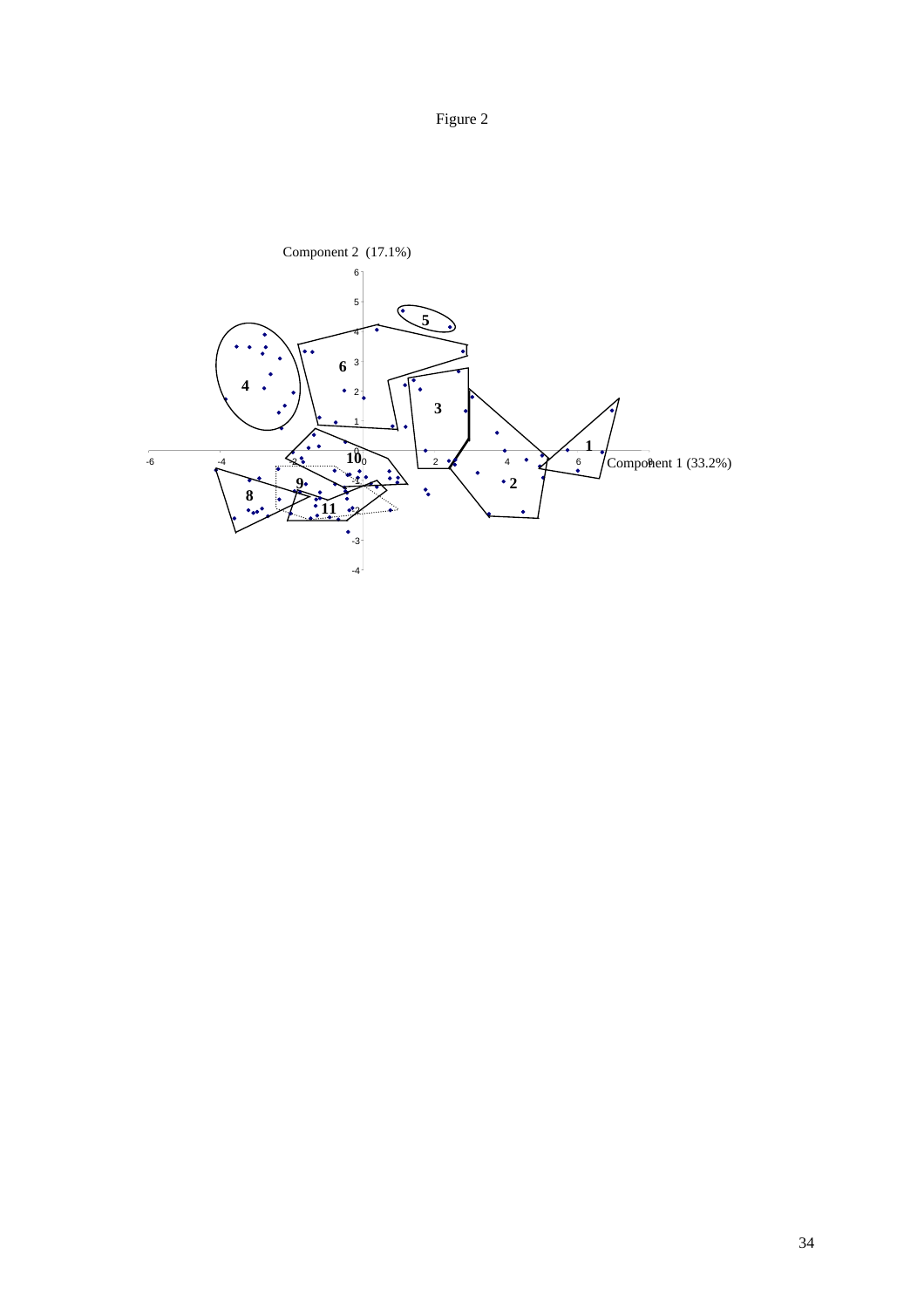Figure 3

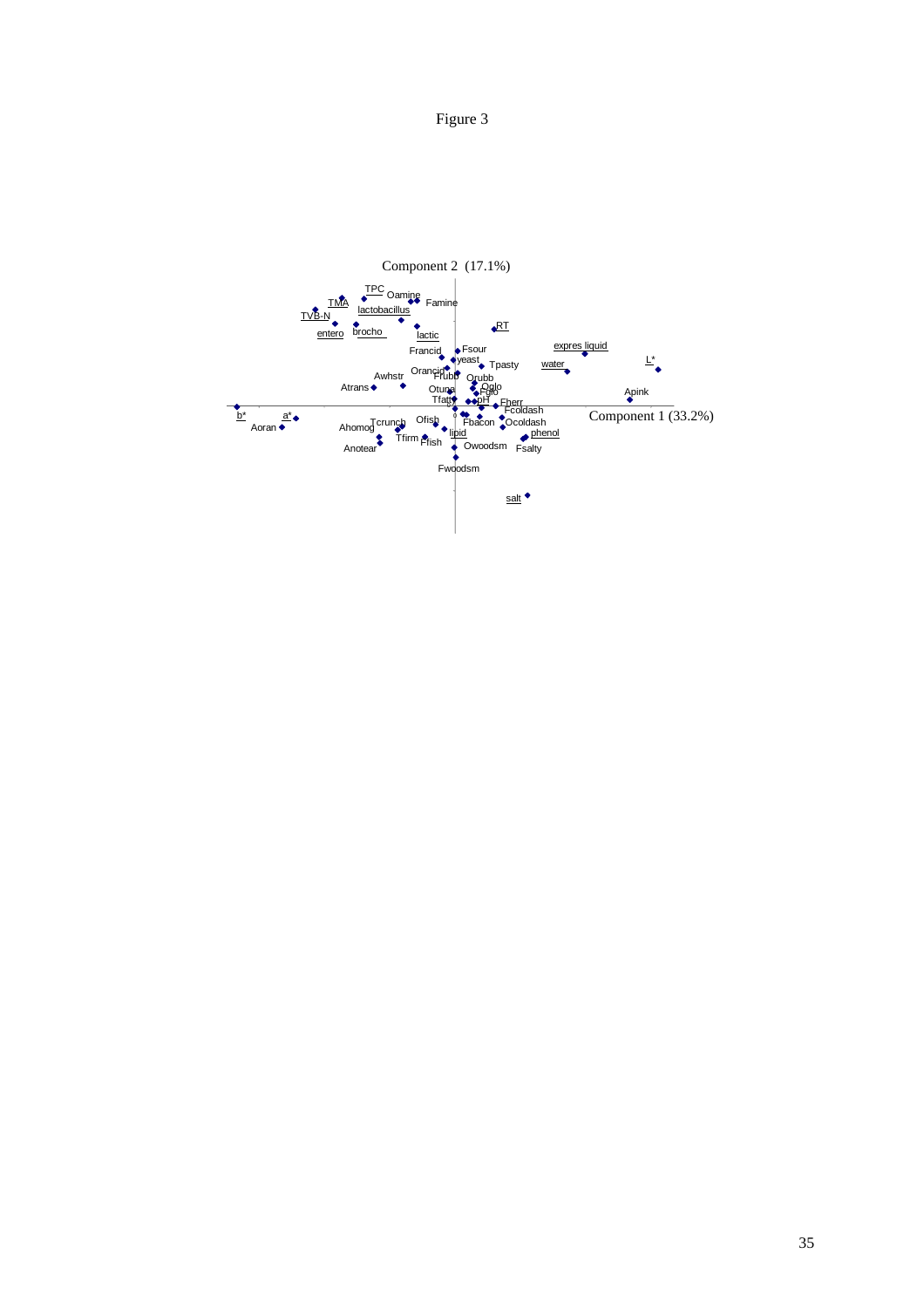Figure 4

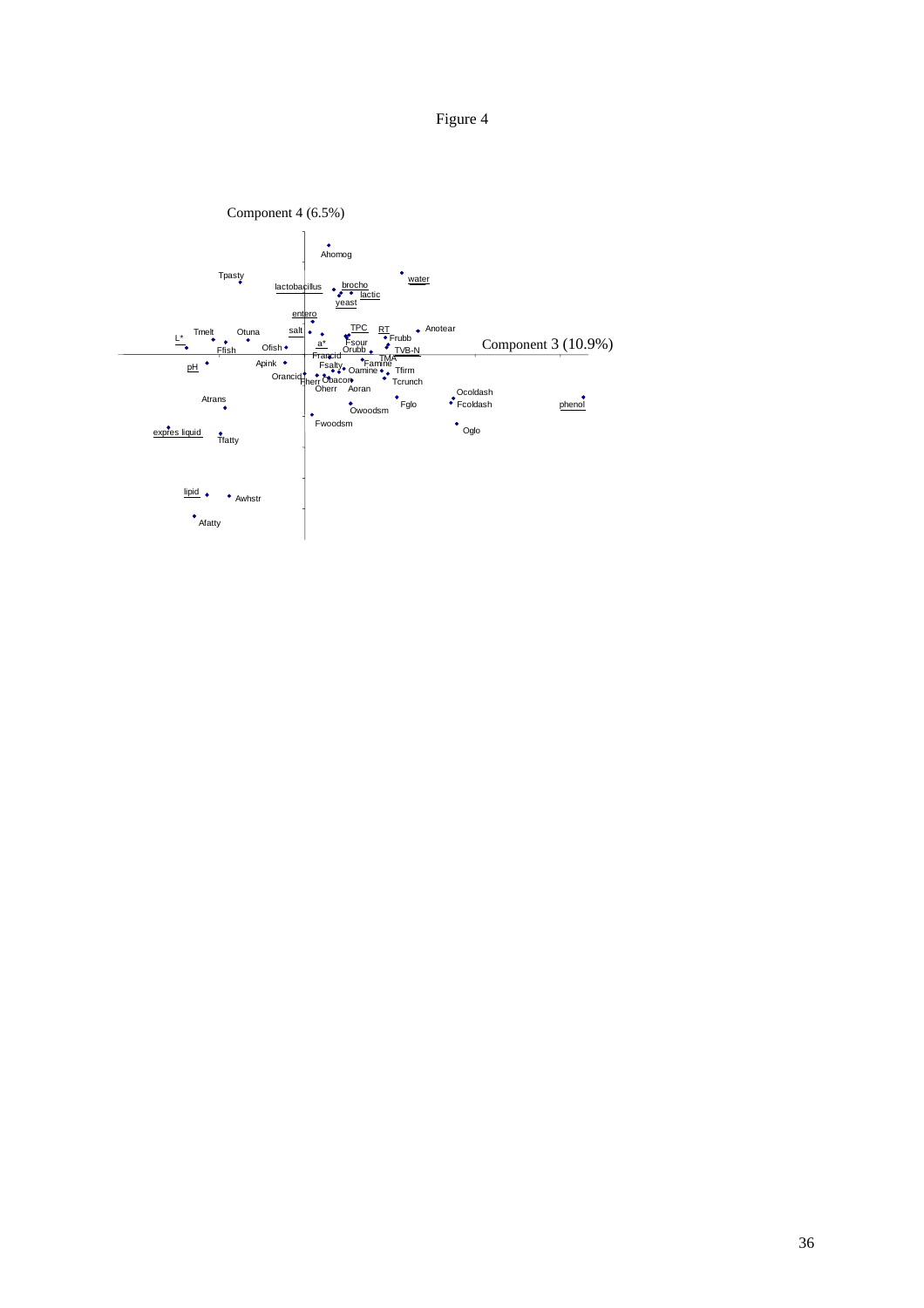| × |  |
|---|--|
|   |  |

|             | Class of products | Sensory description of each class of products identified by clustering<br>analysis                                                                                              |
|-------------|-------------------|---------------------------------------------------------------------------------------------------------------------------------------------------------------------------------|
|             | Class 1           | very pink colour, no translucent appearance, tearing texture, intense global<br>odour and flavour, herring or cold ashes note, low firmness, salty taste<br>(very high level)   |
| $\mathbf A$ | Class 2           | pink colour, no translucent appearance, tearing texture, intense global odour<br>and flavour, wood fire and cold ashes note, low firmness, salty taste (high),<br>fatty texture |
|             | Class 3           | intermediate colour between orange and pink, tearing slices, light wood fire<br>note and raw fish note, low firmness, salty taste, pasty texture, melting<br>texture            |
|             | Class4            | orange and homogeneous colour, translucent appearance and visible stria,<br>intense global odour and flavour, intense amine note, low smoked and low<br>salted, pasty texture   |
| B           | Class 5           | intermediate colour between orange and pink, non homogeneous colour,<br>intense global odour and flavour, amine note, rubber note, low salted, pasty<br>texture                 |
|             | Class 6           | orange, translucent appearance, fatty appearance, visible stria, intense<br>global odour, intense amine note, medium level of salt                                              |
|             | Class 7           | orange and homogeneous colour, no tearing slices, intense global odour and<br>flavour, cold ash note or rubber note, firm and crunchy texture, salty                            |
|             | Class 8           | Intense orange and homogeneous colour, translucent appearance, no tearing<br>slices, low odour, raw fish note and wood fire note, firm and crunchy<br>texture                   |
| $\mathbf C$ | Class 9           | orange and homogeneous colour, medium intensity of odour, wood fire<br>smoke odour and flavour, light cold ash, firm texture, medium level of salt                              |
|             | Class 10          | orange, light to medium odour and flavour, raw fish note, light wood fire<br>note, melting texture and fatty texture                                                            |
|             | Class 11          | orange and homogeneous colour, fatty and translucent appearance, visible<br>stria, no tearing slices, high wood fire smoke odour and flavour, fish note,<br>firm texture        |